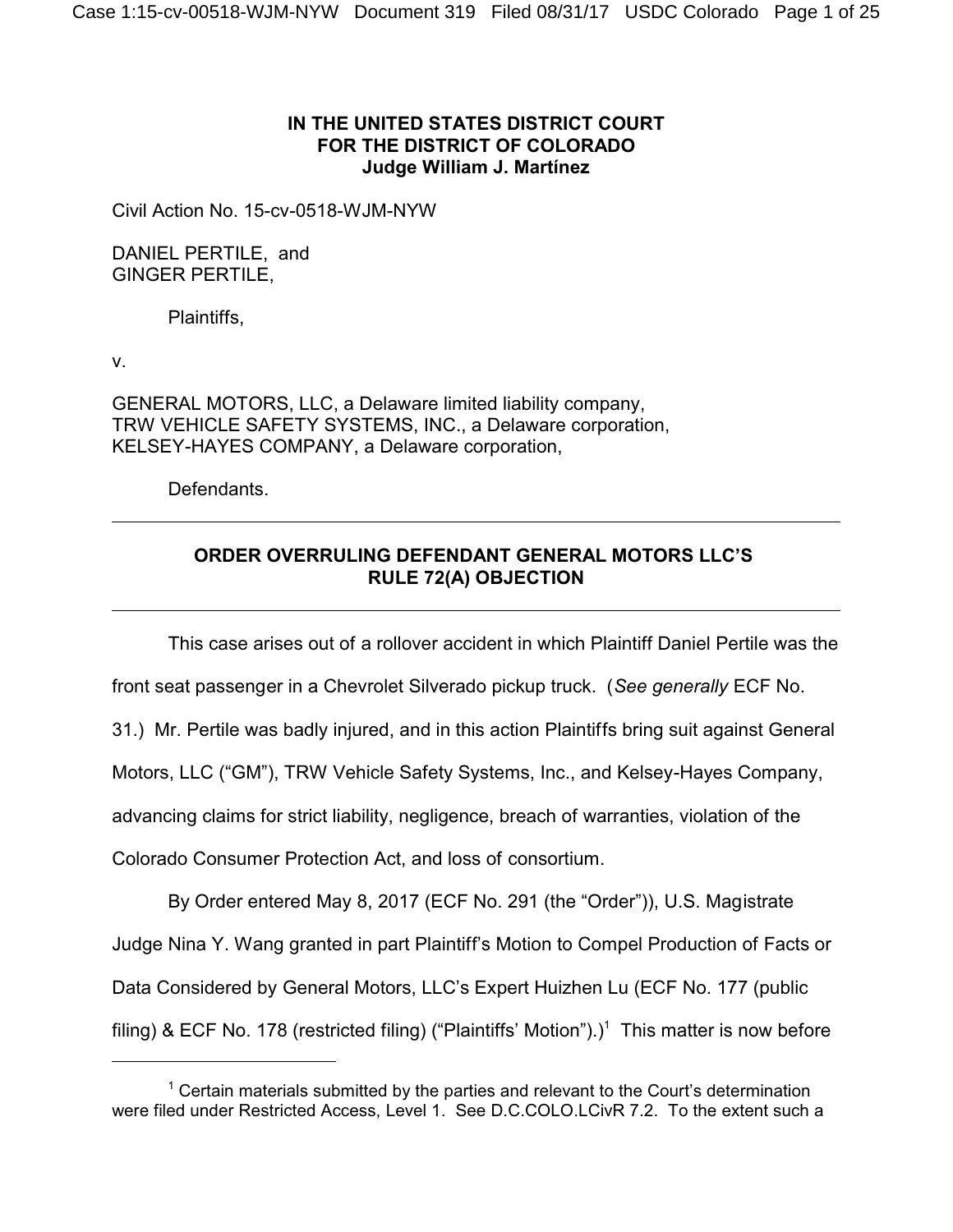the Court on Defendant General Motors LLC's Rule 72(a) Objection (ECF No. 303 (GM's "Objection") to that Order, as well as to Judge Wang's subsequent and related Minute Order (ECF No. 302). For the reasons set forth below, GM's Objections are overruled.

### **I. LEGAL STANDARD**

"Discovery is a nondispositive matter . . . ." *Hutchinson v. Pfeil*, 105 F.3d 562, 566 (10th Cir. 1997). When reviewing an objection to a magistrate judge's non-dispositive ruling, the Court must adopt the ruling unless it finds that the ruling is "clearly erroneous or contrary to law." Fed. R. Civ. P. 72(a); 28 U.S.C.  $\S$  636(b)(1)(A); *Hutchinson*, 105 F.3d at 566; *Ariza v. U.S. West Commc'ns, Inc.*, 167 F.R.D. 131, 133 (D. Colo. 1996).

The clearly erroneous standard "requires that the reviewing court affirm unless it on the entire evidence is left with the definite and firm conviction that a mistake has been committed." *Ocelot Oil Corp. v. Sparrow Indus.*, 847 F.2d 1458, 1464 (10th Cir. 1988). The "contrary to law" standard permits "plenary review as to matters of law," 12 Charles Alan Wright *et al.*, *Federal Practice & Procedure* § 3069 (2d ed., Apr. 2015 update), but the Court will set aside a Magistrate Judge's order only if he or she applied the wrong legal standard or applied the appropriate legal standard incorrectly, *see Wyoming v. U.S. Dep't of Agric.*, 239 F. Supp. 2d 1219, 1236 (D. Wyo. 2002). In short, "[b]ecause a magistrate judge is afforded broad discretion in the resolution of nondispositive discovery disputes, the court will overrule the magistrate judge's

filing is quoted or summarized below, the Court has determined that the portion quoted or summarized does meet the standard for restriction. *See* D.C.COLO.LCivR 7.2(c)(2)-(4).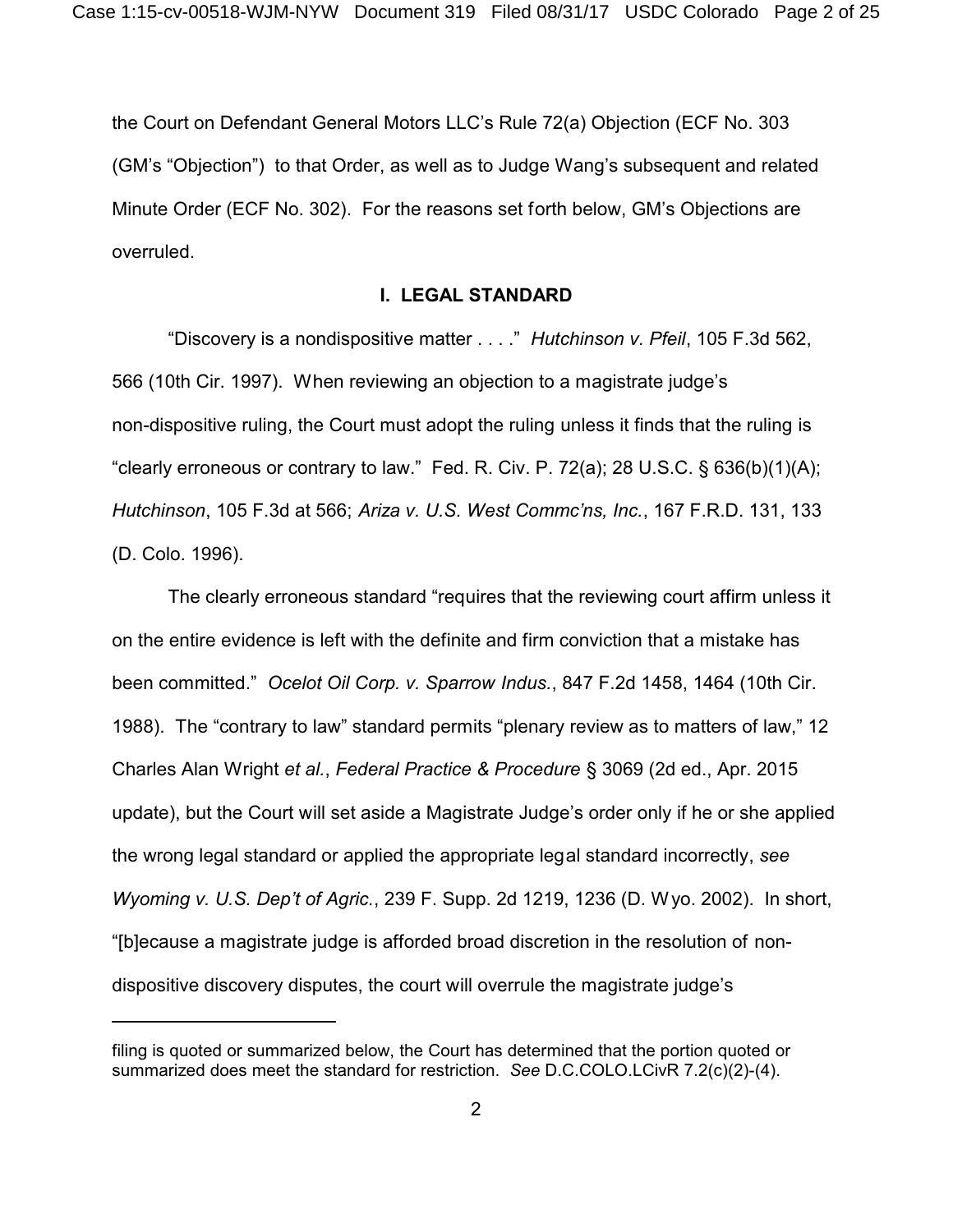determination only if his discretion is abused." *Ariza*, 167 F.R.D. at 133.

## **II. BACKGROUND**

### **A. FEA Data and the Parties' Experts**

Plaintiffs' counsel has summarized that Plaintiffs' "main claim" against GM in this vehicle rollover case is that "the truck . . . . had a roof that was too weak." (ECF No. 87- 2 at 3.) Plaintiffs therefore seek to prove both "that the roof was too weak," and "that there is an alternative design available that would have strengthened the roof and helped prevent the [in]jury." (*Id.* at 4; *see also* ECF No. 254 at 8 ("Plaintiffs contend the roof and its supporting structures was weak and failed during the rollover").)<sup>2</sup> Accordingly, both sides have disclosed mechanical engineering experts to testify regarding the strength of the roof and potential alternate designs.

Plaintiff disclosed Dr. Andreas Vlahinos, Ph.D., whose opinions, among others, include: (1) that "[t]he production/baseline Chevrolet Silverado crew cab roof structure has a rear pillar strength that is lower than the strength to weight ratio defined in FMVSS 216";<sup>3</sup> (2) that "the "crew cab pillars buckle significantly during roof loading"; and, (3) that the "crew cab roof structure can be significantly improved utilizing simple design changes," leading to a "modified roof structure [that] deforms significantly less." (*See* ECF No. 202-3 at 16.)

GM disclosed Ms. Huizhen Lu, M.S.M.E., a senior engineering group manager

 $2$  All citations to docketed materials cite to the page number used in the CM/ECF header, which often differs from a document's internal pagination, as in transcript excerpts.

<sup>&</sup>lt;sup>3</sup> Federal Motor Vehicle Safety Standard No. 216 ("FMVSS 216"), codified at 49 C.F.R. § 571.216, establishes strength requirements for the passenger compartment roof of certain vehicles.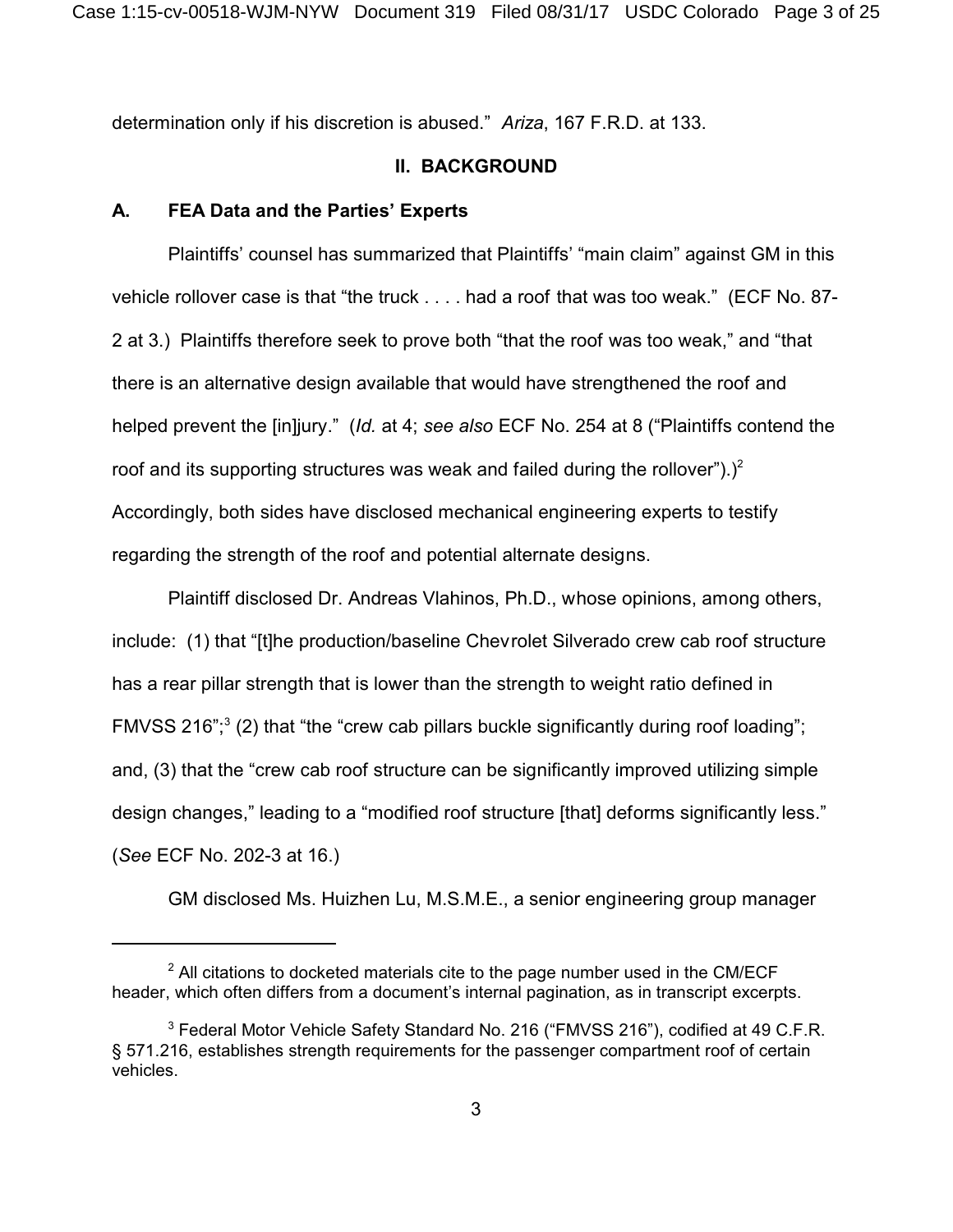for GM. (See generally ECF No.177-2; ECF No. 241-2.) Ms. Lu's initial report states that "[t]he roof structure of the vehicle was evaluated in tests that subjected the design to various collision speeds, impact directions and loading directions" (ECF No. 177-2 at 4); and, that the design team for the GMT900 truck series "set a safety goal of testing and meeting the FMVSS 216 roof strength performance \* \* \* even though the GMT900 pickup truck was not required to comply with FMVSS 216." (ECF No. 177-2 at 5.)

In addition, Ms. Lu opined, in part based upon her "review of the technical reports and engineering documents," which are further addressed below, that "it is my opinion that the 2011 Chevrolet Silverado 2500HD crew cab pickup truck met and exceeded the applicable FMVSS requirements," that "[t]he roof structure . . . exceeded the [strength-to-weight ratio] requirement," and that "[t]he processes and evaluations that GM undertook in designing and assembly of the GMT900 pickup trucks were reasonable and appropriate." (ECF No. 177-2 at 9.)

In reaching their respective opinions (including Ms. Lu's rebuttal opinions) both Dr. Vlahinos and Ms. Lu made use, in different ways, of Finite Element Modeling or Finite Element Analysis ("FEM"/"FEA") engineering techniques. The Court has previously summarized that "Finite element analysis ('FEA') refers to 'a computer modeling technology used to create a mathematical simulation of three dimensional, virtual representation of a vehicle, component or system subjected to prescribed load conditions." (ECF No. 121 at 3 (quoting *Cordis Corp. v. Medtronic Ave, Inc.*, 511 F.3d 1157, 1169-70 (Fed. Cir. 2008)).<sup>4</sup> Ms. Lu has described GM's use of FEA as follows:

<sup>4</sup> The *Reference Manual on Scientific Evidence*, published by the National Academy of Sciences and the Federal Judicial Center, includes the following additional helpful summary: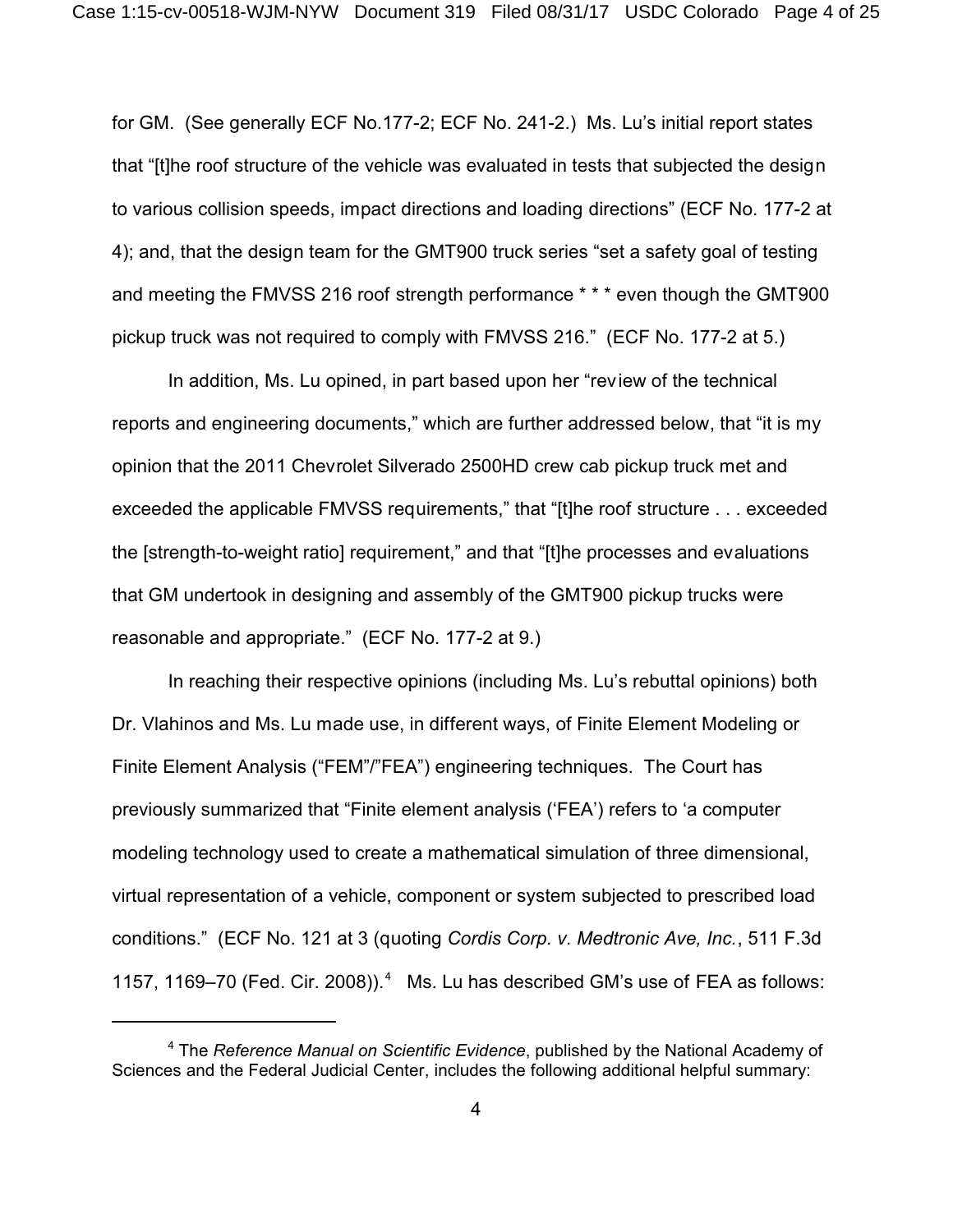"GM uses computer modeling technology to create a mathematical simulation of a three

dimensional, virtual representation of a vehicle, system or component that is subjected

to prescribed load conditions. These simulations attempt to predict aspects of the

behavior of a system by creating and running an approximate, mathematical model of

it." (ECF No. 96-1  $\P$  6.)

Here, as disclosed in his written report and discussed in more detail below, Dr.

FEM . . . basically divides the system or component into small units, or elements, of uniform geometry. This mesh, as it is called, reflects the geometry of the actual system or component as closely as possible. Boundary conditions are established on the basis of known applied loads, and the fundamental equations of Newtonian mechanics are solved by iterative calculations for each individual cell. The resulting loads and displacements or stresses and strains in each cell are then summed at each increment of time to give an overall picture of the load/displacement (or stress/strain) history of the system or component. The literally millions of calculations required for each time step can only be handled by a computer. These data can then be used to determine the loads and displacements at the time of failure, information that otherwise could not be obtained from hand (or 'back of the envelope') calculations.

\* \* \* Today, commercial FEM programs are widely available, and are capable of generating eye-catching graphics that appeal to juries. \* \* \* In addition, engineers involved in determining the cause of failure of mechanical systems have been using FEM since the 1980s to determine the loads and strains at critical points in complex geometries as part of root-cause analysis efforts. This is often a principal means to determine what actually caused something to break, and ultimately to determine whether a design or manufacturing defect or overload or abuse was ultimately at fault. FEM can, in certain circumstances, be a valuable tool to assess the cause of a design failure.

Channing R. Robertson, Ph.D., *et al. Reference Manual on Scientific Evidence: Reference Guide on Engineering* at 937 (3d ed. 2011) ("*Reference Manual*").

One of the most common techniques employed by [engineers' computer modeling] programs is the finite element method (FEM), which can be used to solve problems in stress analysis . . . .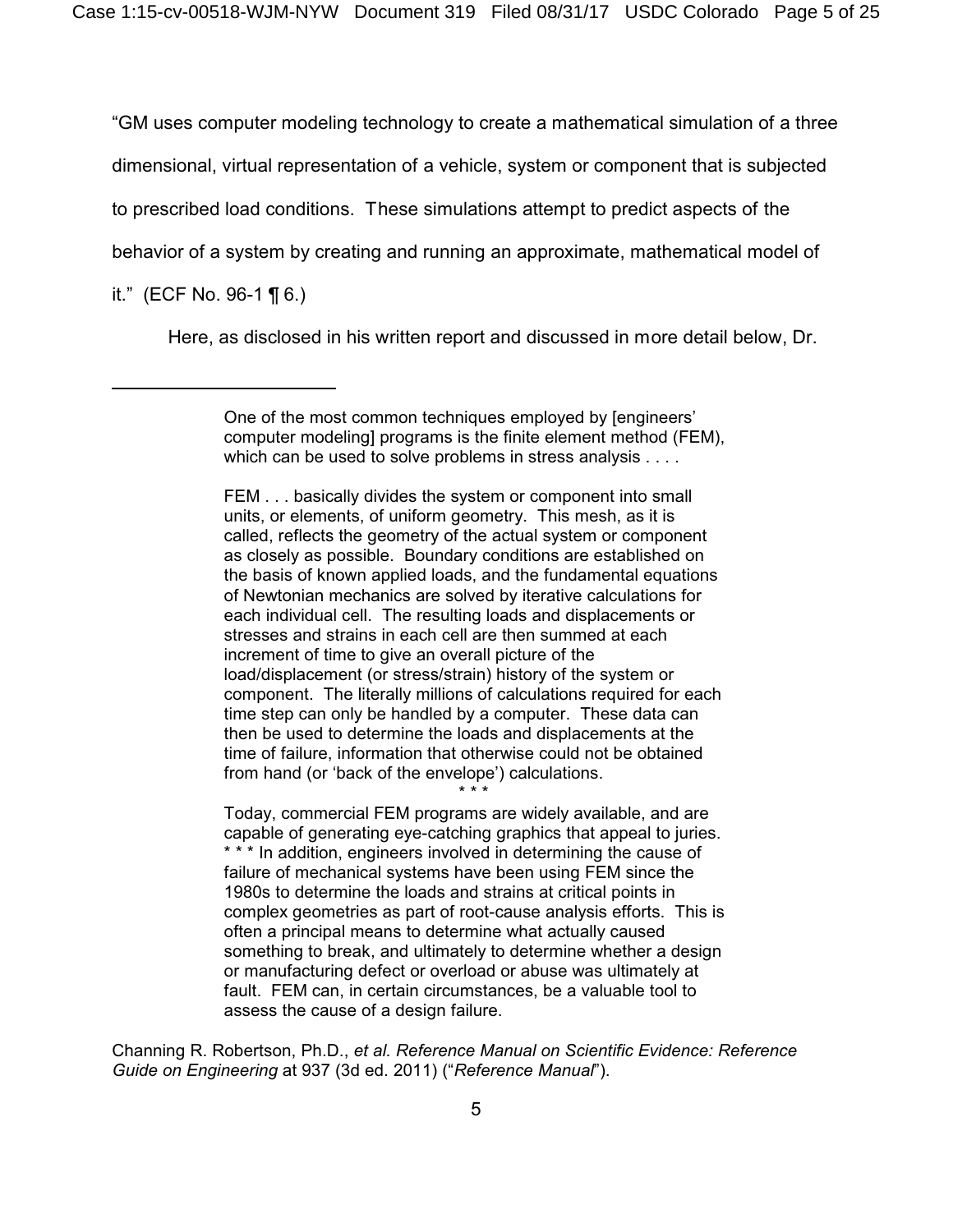Vlahinos considered re-creating an FEM of the subject vehicle from electronic files and data produced by GM (other than the FEA files at issue here), but he concluded that it would be too difficult to do so. (*See* ECF No. 202-3 at 3.) Instead, he made use of an FEM available through George Washington University's National Crash Analysis Center ("NCAC"), which he explains "was reverse engineered from a production 2007 Chevrolet Silverado 1500 2WD crew cab short bed pickup." (ECF No. 202-3 at 3.) Dr. Vlahinos explained that "[a]lthough there are some differences in year and configuration," "the cab portion of the model is identical," and he concluded the NCAC FEM was suitable for his analysis in this case. (*Id.* at 3, 4.) He therefore used the NCAC FEM to simulate different load-bearing situations and the effects of proposed design modifications. He then compared the simulated levels of roof deformation between the "baseline" model and his modified model. (*See id.* at 5–16.)

Ms. Lu's initial report did not engage in comparable FEA modeling of her own. However, she disclosed that "[i]n a FMVSS 216 evaluation conducted by GM CAE<sup>5</sup> engineering group in July of 2005, a pre-production 2007 GMT900 crew cab pickup truck was tested according to the FMVSS 216 test protocol[.] It had achieved a peak load resistance of 11,897 lbs. \* \* \* the GMT900 crew cab pickup has a strong roof." (*Id.* at 5.) Dr. Lu then reports, based on this simulation, that "[t]he roof strength performance of the GMT900 crew cab pickup truck exceeded the requirements of FMVSS 216 \* \* \* Relating this test performance to our subject vehicle, the peak load resistence obtained on the roof structure is approximately 1.8 times the subject 2011

 $5$ CAE stands for computer-aided engineering, or computer-assisted engineering; these are apparently broader terms which encompass FEA modeling.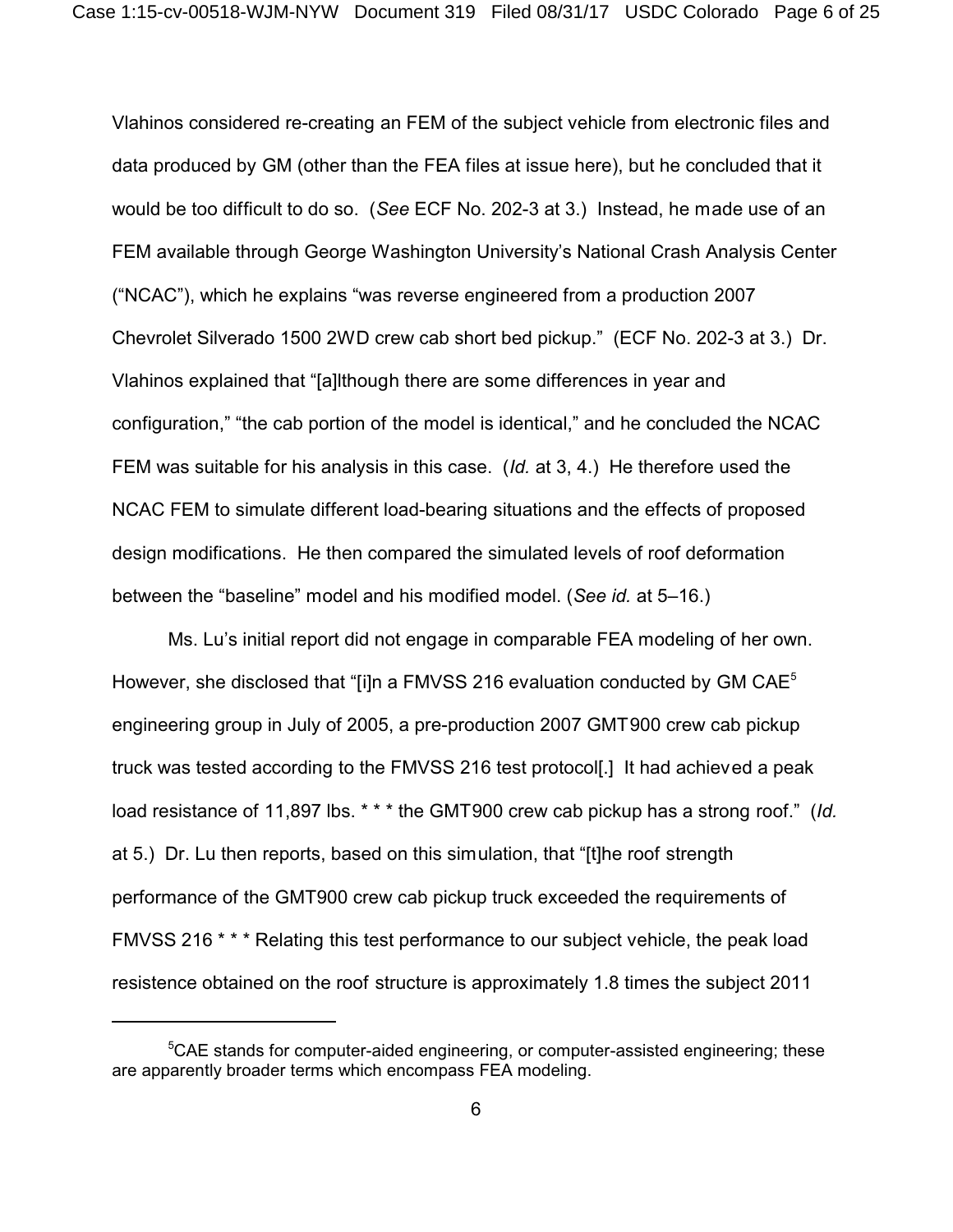Chevrolet Silverado 2500 HD crew cab pickup truck's shipping weight." (ECF No. 177-2 at 5–6.)<sup>6</sup> In addition, Ms. Lu's rebuttal report criticized Dr. Vlahinos's modeling, including for having used the NCAC baseline model rather than building an FEM from GM's data. (ECF No. 241-2 at 2.) She went on to provide additional modified FEA modeling based off of Dr. Vlahinos's "baseline model." (*Id.* at 4–11.)

### **B. Prior Related Discovery Disputes**

Earlier in this litigation, Plaintiffs sought to compel production by GM of files and data reflecting GM's FEA modeling of the 2011 model Chevrolet Silverado 2500 HD crew cab pickup (which is part of the GMT900 Series of vehicles and sometimes referred to as such in the record). (See ECF No. 87.)<sup>7</sup> After briefing and a hearing, Judge Wang denied Plaintiffs' Motion to Compel in an Order dated March 17, 2016. (ECF No. 121 (the "March 17 Order").) She reasoned, in part, that "[e]ven accepting that the FEA Models are relevant," nevertheless "Plaintiffs [had] not established that they are necessary in this action." (*Id.* at 10.) Judge Wang reached this conclusion in part because of the other computer design materials that GM had produced to Plaintiffs (*see id*.), and in part because Judge Wang relied on GM's representations that the FEA

 $6$  The report of GM's July 28, 2005 evaluation of roof crush resistance and compliance with the FMVSS 216 requirement has been produced and is docketed under restriction. (ECF No. 176-1.) It does, in fact, report that GM's evaluation showed a reported strength of 11,897pounds and concluded that "the 2007 GMT900 crew cab without sunroof satisfy [*sic*] the GMT900 program goal." (*Id.* at 1, 2.)

 $7$  Plaintiffs' original request for production evidently requested that GM "Produce in their original native format all finite element models depicting the roof and pillar structures of the subject vehicle design including but not limited to inputs, outputs, pre and post processing, and mesh files." (*See* ECF No. 87-1 at 1.) Plaintiffs' subsequent Motion to Compel sought GM's "finite element models for the GMT 900 Series vehicles, including but not limited to all inputs, outputs, and mesh files." (ECF No. 87 at 12.)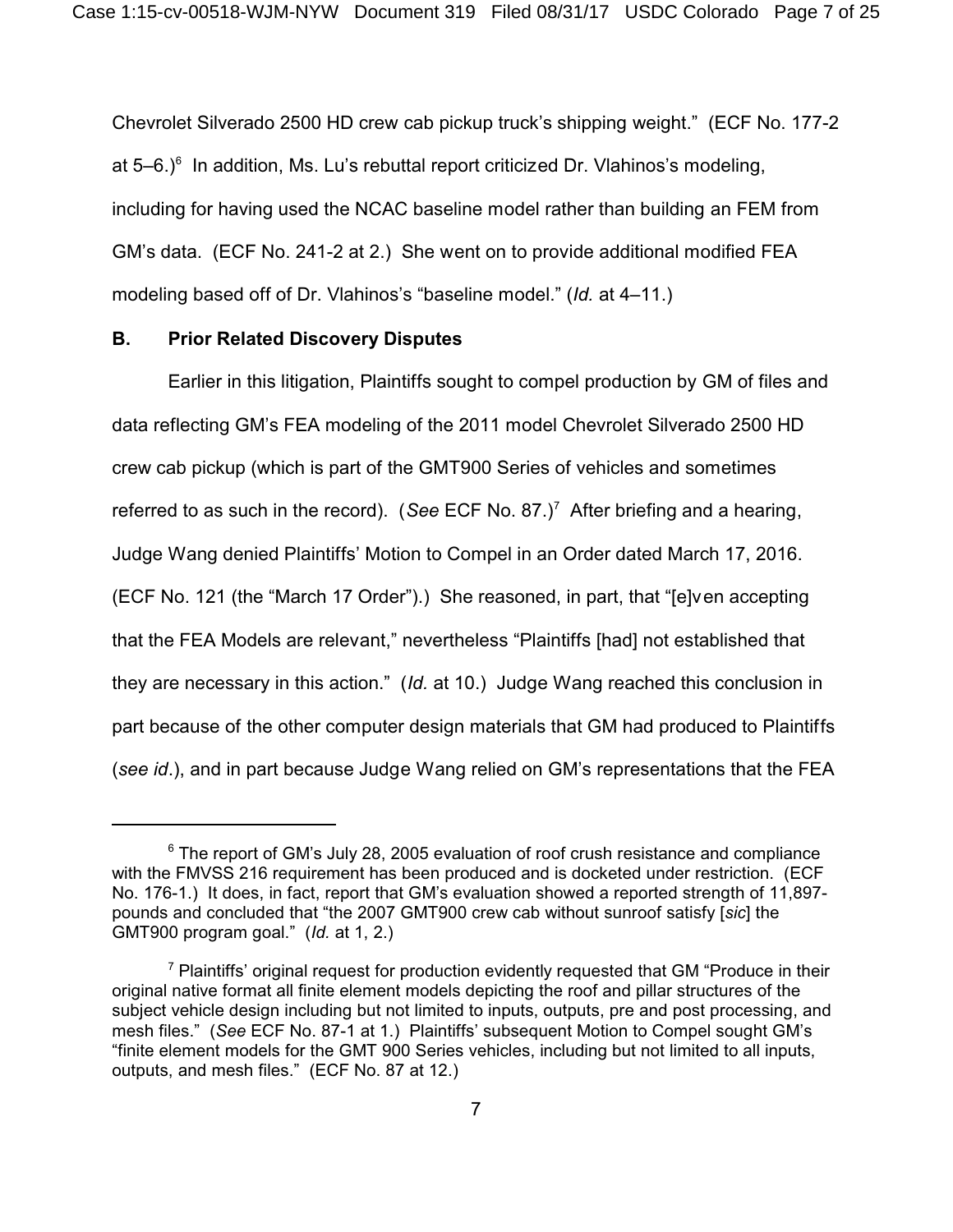models in its possession did not reflect the final design of the vehicle at issue in this case (*see* ECF No. 291 at 3). Plaintiffs objected to the March 17 Order under Federal Rule of Civil Procedure 72(a), and this Court affirmed. (*See* ECF No. 153.)

In addition, as summarized by Judge Wang, subsequent to the March 17 Order, the parties raised numerous discovery disputes "including but not limited to whether the other electronic information produced by GM regarding the vehicle design was sufficient and whether the Parties had appropriately produced the electronic data upon which their respective experts had relied." (ECF No. 291 at 4 (citing ECF Nos. 139, 142, 164, 285).) Most relevant here, Judge Wang compelled Dr. Vlahinos to provide Defendants with the electronic inputs and outputs associated with his FEA Model, and also authorized Plaintiffs to "file a formal motion related to the FEM model data if they can establish that Defendants' experts relied upon GM's FEM data that was [*sic*] withheld to render their expert opinions." (ECF No. 164.)

### **C. Present Motion to Compel and Judge Wang's Order**

Plaintiffs then filed the Motion to Compel now under review. As summarized in Judge Wang's Order, Plaintiffs argued that deposition testimony of Ms. Lu and another GM employee had revealed that GM was, in fact, in possession of three FEMs reflecting the final production level design of the truck in which Mr. Pertile was injured, and that Ms. Lu had considered GM's FEM data in forming her opinions. Plaintiffs therefore sought an Order to "compel GM to produce all of its Finite Element Modeling data," based on Federal Rule of Civil Procedure 26(b)(2)'s requirement that materials "considered" by Ms. Lu must be disclosed and produced. (*See* ECF No. 178 at 3, 12.)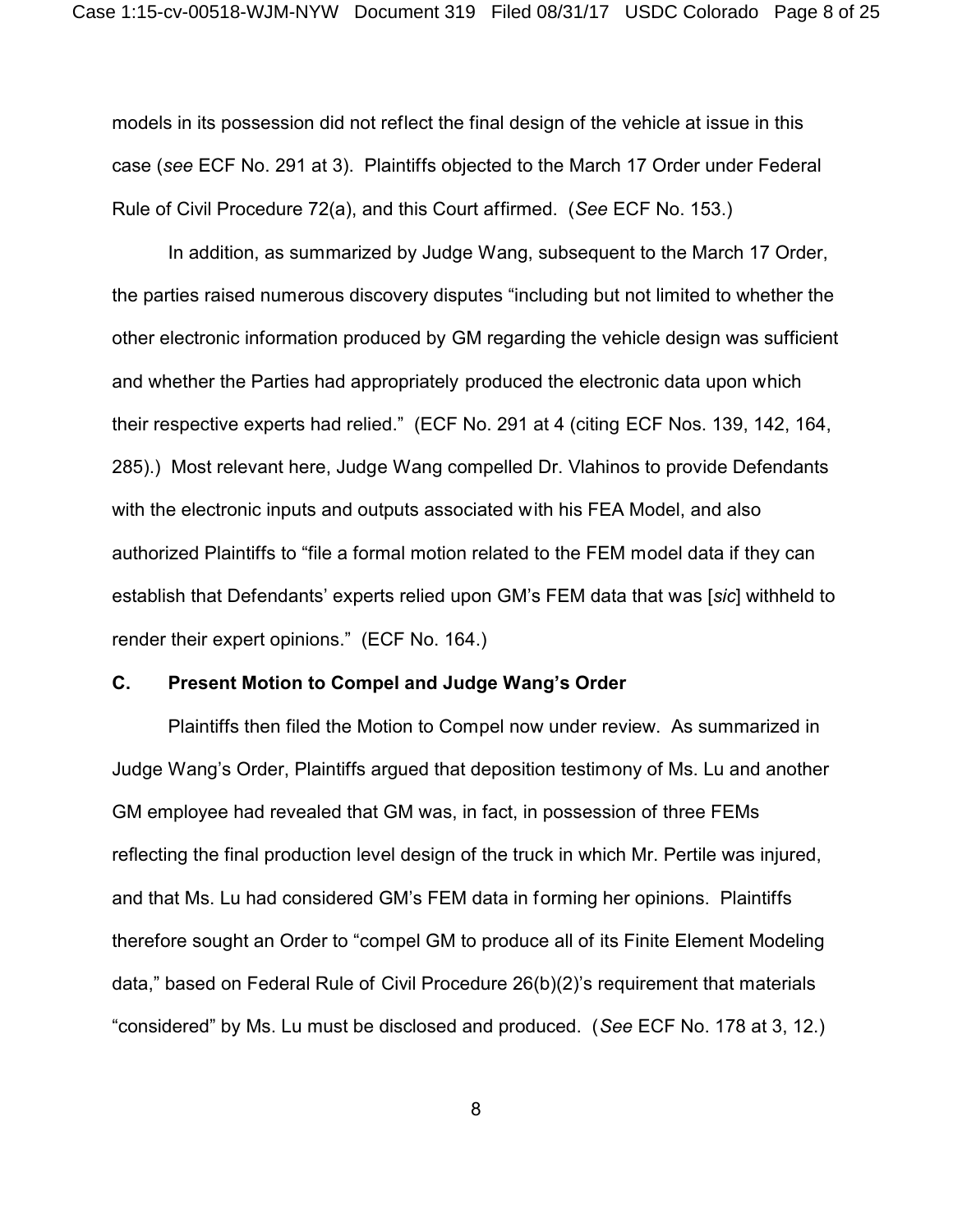GM objected, arguing, in part, that Ms. Lu "neither used nor relied on" GM's FEM models, and that "to the extent she offered any testimony about the strength of the vehicle's roof, it was based on the *report* of the analysis done in development of the vehicle (the model for which no longer exists), and on a physical test conducted that confirms the strength of the roof design," but not on the FEA modeling underlying the 2005 report. (ECF No. 208 at 2 (emphasis in original); ECF No. 208-1 ¶¶ 6–7.)

In the Order now under review, Judge Wang granted Plaintiff's Motion only in part, ordering that GM must "disclose to Plaintiffs' expert, Dr. Vlahinos, and Plaintiffs' counsel one of three existing FEA Models of Plaintiffs' selection, for the limited purposes of allowing Plaintiffs to defend the validity of their own FEA Model and to properly cross-examine Ms. Lu regarding her opinions, but not to offer new theories of alternative design or in support of other issues." (ECF No. 291 at 19–20.)

Judge Wang's Order reasoned that although "perhaps Ms. Lu never 'accessed' or 'looked at' [these] particular FEA Models," nevertheless, "she unequivocally relied on" GM's 2005 CAE test modeling of a 2007 GMT900 crew cab pickup truck to evaluate compliance with the FMVSS 216 standard. (ECF No. 291 at 16; *see also* ECF No. 177- 2 at 5–6.) Interpreting the meaning of what an expert has "considered" for purposes of Rule 26(a)(2)(B), the Order held this "means something broader than 'relied upon,' but something less than material simply in the background knowledge of the expert." (ECF No. 291 at 18 (citing *Allstate Ins. Co. v. Electrolux Home Prods., Inc.*, 840 F. Supp. 2d 1072, 1080 (N.D. Ill. 2012).) And, "given the importance of FEA to the expert opinions," the Order "decline[d] to consider GM's FEA Models as merely part of Ms. Lu's background knowledge." (*Id*.) Given those considerations and having reviewed the

9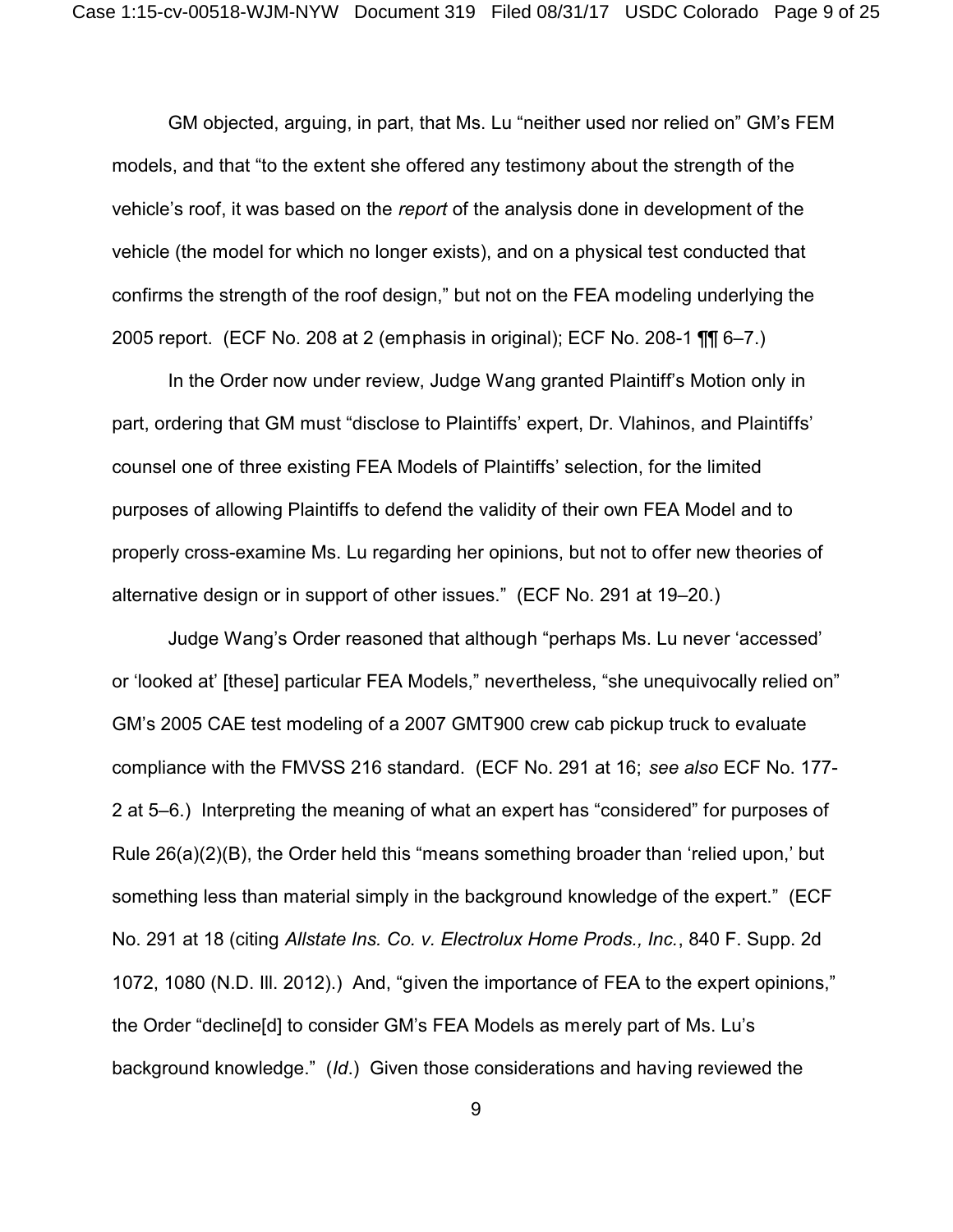substantial record surrounding the parties' related disputes, Judge Wang reasoned as

follows:

Perhaps the FEA Models, which yielded the reports upon which Ms. Lu relied to state that the roof exceeds the FMVSS 216 standard, do not consider 'floor loading conditions, in terms of loading location, pitching angle, size of the platen and excessive platen travel allowed,' as recognized or utilized by the NHTSA or the automobile industry; or perhaps the difference between what Dr. Vlahinos used and GM used is negligible. Or perhaps GM's modeling is, in fact, superior to Dr. Vlahinos's in substance and execution. But it strikes this court that Plaintiffs will never know unless they receive input and output electronic files of at least one FEA Model.

(ECF No. 291 at 18.)

## **D. Disputed Method of Production**

Judge Wang's Order further directed the parties to confer regarding the method of GM's disclosure, and to "present any and all disputes" regarding the manner of disclosure to the Court no later than May 22, 2017, with disclosure of the FEA Model to occur no later than May 29, 2017. (*Id.* at 20.)<sup>8</sup> Likely to no one's great surprise, the parties were unable to agree on a method of production. GM proposed a protocol under which GM's eDiscovery team would perform a forensic collection of the FEA Model selected by Plaintiffs for production (the "Police" Model, which GM also refers to as "Model 3"), and would provide a partially-encrypted copy of its model for on-site inspection by Dr. Vlahinos and Plaintiffs' counsel, to be conducted in a monitored room

 $8$  The Order also directed that the parties further confer and raise any disputes regarding any required supplementation of Dr. Vlahinos's reports," which will be "limited to critiques of GM's modelling, or rebuttal to GM's critiques of his modelling." (ECF No. 291 at 20.) This Court subsequently extended the deadline for the parties to meet and confer regarding any supplementation by Dr. Vlahinos, given the pendency of GM's Objection. (*See* ECF No. 314.)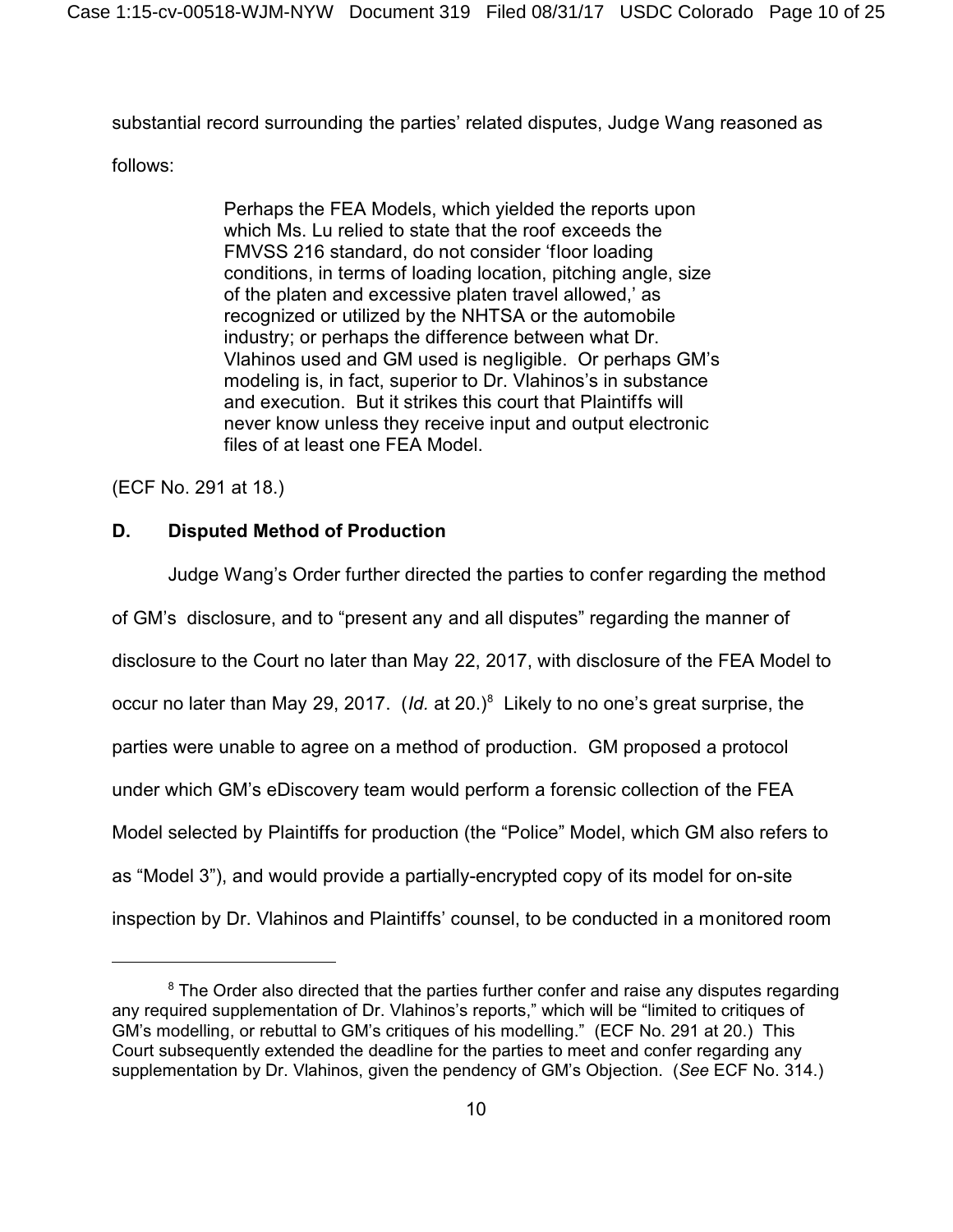at a secure location at GM's headquarters in Detroit, with only limited ability to generate images, animation, and/or text output files (in JPEG, AVI, and/or PDF formats) of the model's graphical display of inputs, graphical display of "the pre-generated output file," and/or of the ASCII text input file for later production. (*See* ECF No. 303-3 ¶¶ A., F.–H.) GM's protocol also provided that "[a]n electronic copy of the output files in .D3Plot format" would be provided but that "[n]o electronic copy of the input file will be provided," and that because "a printout of the entire input file may run to tens of thousands of pages," the parties would need to confer to limit Plaintiffs' requests to a "reasonable number of pages and/or file sizes." (*Id*. ¶¶ G.–H.)

Plaintiffs proposed a protocol under which GM's eDiscovery team would perform a forensic examination of the FEA Model and produce the files to Plaintiffs on a hard drive, with all materials designated as "highly confidential" under the existing protective order in this case. (*See* ECF No. 303-4; *see also* ECF No. 81.)

Judge Wang held a telephonic discovery conference to address this dispute. (ECF Nos. 302 & 304.) GM argued that its protocol was "similar to that used throughout the country in intellectual property and patent cases, where highly confidential and proprietary software and coding is involved," and would keep "the most proprietary pieces of [GM's] model" encrypted, to "protec[t] those highly confidential source code type of aspects," but without "affect[ing] the way the model is run or affect[ing] the output." (ECF No. 304 at 8.) Judge Wang then ruled as follows:

> [W]hen I issued the order [ECF No. 291], I contemplated that there might be some . . . mechanism to which you all could agree to that would protect GM's trade secrets, but allow plaintiff[s] . . . access to the model. . . to validate their model . . . or to criticize Ms. Lu's analysis, so that it would be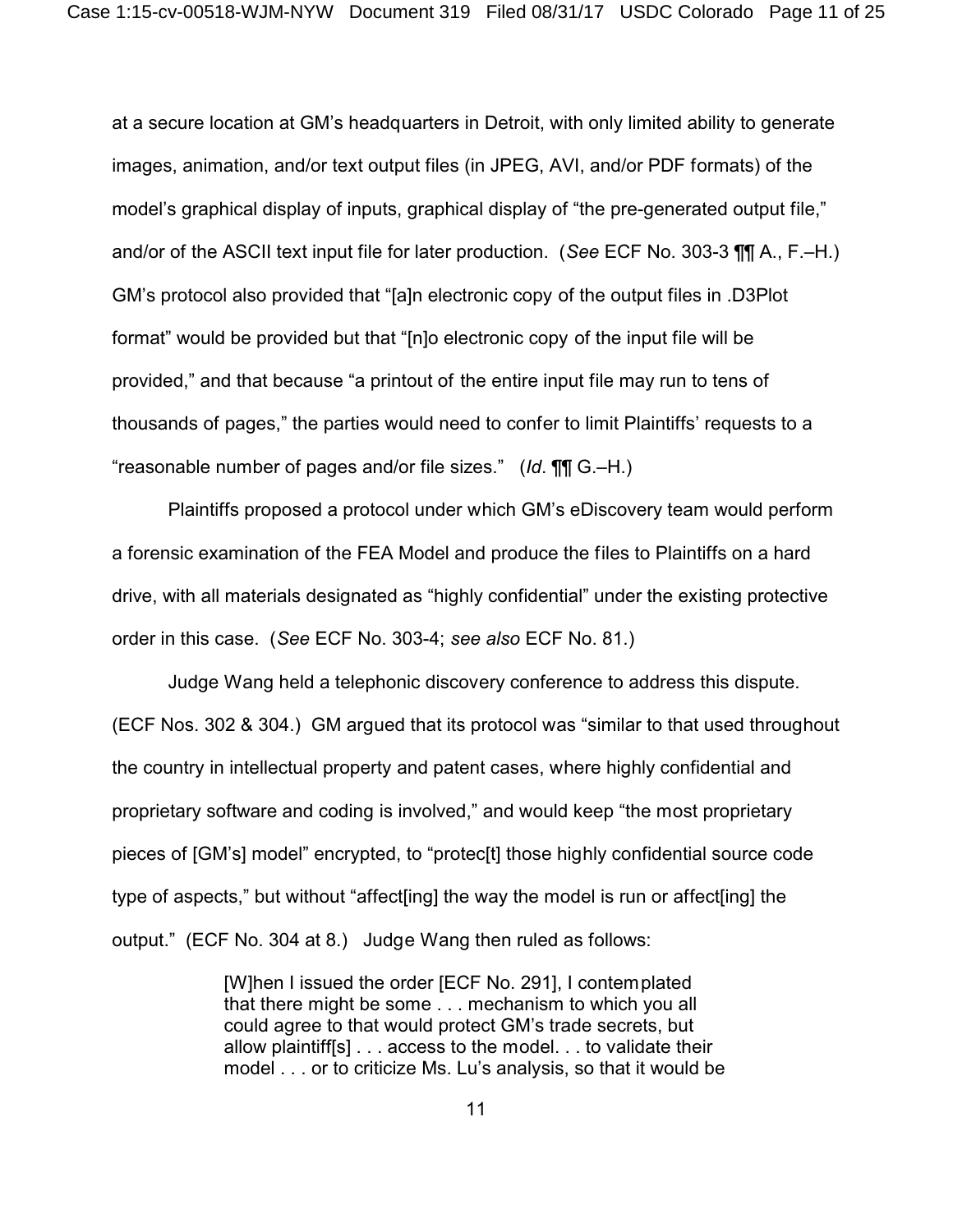essentially an even playing field.

. . . I ordered Dr. Vlahinos to turn over both his input and output data on the basis that GM argued that it couldn't analyze properly Dr. Vlahinos's model without that information. \* \* \* I think GM needs to turn over exactly what Dr. Vlahinos turned over, which is input and output files for him to use.

\* \* \* I am not adverse [sic] to the issue of inspection. . . . [B]ut I was certainly also not anticipating that there would be these additional limitations, which, quite frankly, based on simply argument in front of me, I don't have the ability to analyze whether or not the inspection will or will not be appropriate. And I'm taking at face value [Plaintiffs'] argument that . . . [Dr. Vlahinos] can't do what he needs to do with inspection. And a one-day inspection, frankly, does not seem to be sufficient to me.

\*\*\* Even in the inspection model . . . I was thinking that the plaintiffs would have free reign of the model when they were inspecting it, if they were going to inspect it, not with these additional limitations. That there would be some sort of stand-alone computer . . . that they would have multiple access to. Perhaps it would even be set up in Denver, so that the—the expert would have access when he needed to, if they didn't want to simply hand it over.

\* \* \* IIIt was not my intention, in issuing this order, to put any more roadblocks up, in terms of what the plaintiffs need to be able to actually understand the modeling . . . they need some opportunity to understand how GM models so that they can address the criticisms that Ms. Lu has leveled against Dr. Vlahinos, and Dr. Vlahinos can either criticize Ms. Lu's model or have something other than paper simply and Ms. Lu's testimony that the model is superior and yields better results.

So that's how I'm going to rule. \* \* \* And to the extent that you're going to move the Court to stay this order pending objection, you need to do that by Monday [May 22, 2017].

(ECF No. 304 at 13–15.) A Minute Order entered the same day summarized that "GM

shall provide the same materials that Plaintiff's counsel provided from Dr. Vlahinos,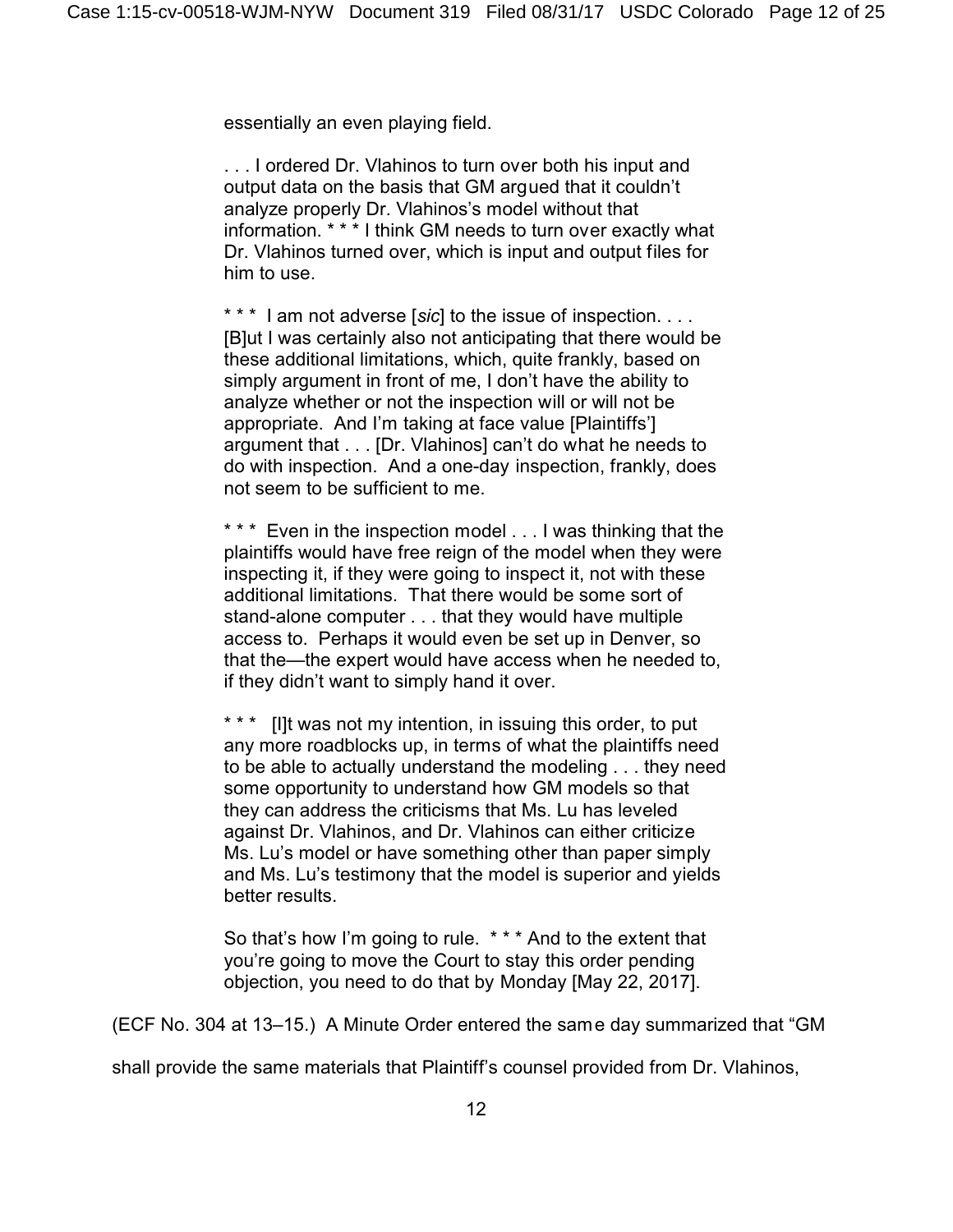including input and output electronic files of the 'Police' FEA Model." (ECF No. 302.)

GM then filed its Objection (ECF No. 303), both to Judge Wang's written Order compelling production (ECF No. 291) and as to her oral ruling and Minute Order (ECF Nos. 302 & 304). Notably, GM never filed any motion to stay the effect of Judge Wang's Orders compelling production. However, so far as the present record reveals, GM has never yet complied with those Orders, which required production of FM's FEA Model data by May 15, 2017. (See ECF No. 291 at 20; ECF No. 309 at 12–13.) Thus, GM is presently in contempt of Judge Wang's Order.

#### **III. ANALYSIS**

#### **A. Production of FEA Model**

#### 1. Whether Ms. Lu "Considered" the FEA Models

GM's primary argument is that Ms. Lu did not "consider" any of the three FEA Models in GM's possession and potentially subject to production, and that these models "were not provided to her," so they cannot be subject to disclosure under Rule 26(a)(2). (*See* ECF No. 303 at 5–8.) GM elaborates that "there is no dispute . . . that Ms. Lu never looked at, accessed or used in any way the three models," citing to a declaration filed by Ms. Lu. (ECF No. 303 at 5–6; ECF No. 208-1.) GM therefore objects that "it is obvious" that to be "considered," by Ms. Lu, the FEMs must have been "provided to, read or used by the witness in some way in the formation of expert opinions," and that Judge Wang's Order therefore had "no factual basis." (ECF No. 303 at 5–6.)

In support of its factual arguments, GM relies almost exclusively on the Declarations Ms. Lu has submitted in support of its briefing. (*Id*.; ECF Nos. 208-1 &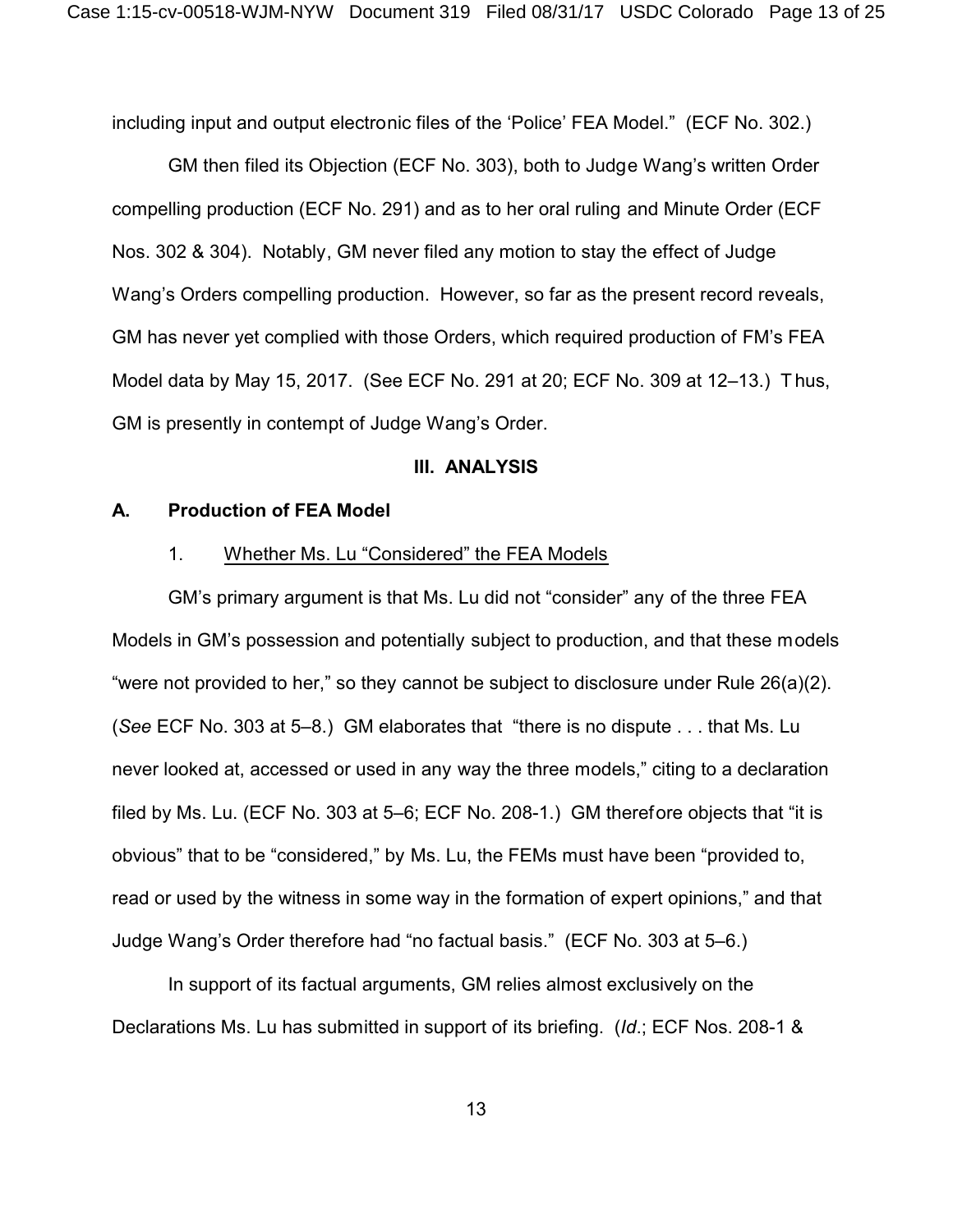303-1.) Ms. Lu states that "[i]n the course of my work as an expert in this case, I have never accessed, examined, reviewed or considered the contents of any existing or prior GM's CAE models for the GMT900 crew cab vehicle," and "never accessed or used" the model which generated the July 2005 Report. (ECF No. 208-1 ¶¶ 5–6.)

Initially, the Court is not convinced that Ms. Lu's affidavit should be taken as conclusive by itself on the question of what she "considered." The Court sees little reason to credit Plaintiffs' argumentative attack on Ms. Lu's honesty, especially given Judge Wang's denial of Plaintiffs' related Motion for Sanctions (to which Plaintiffs do not object). (*See* ECF No. 291 at 13.) Still, and quite significantly for our purposes here, the parties have inherently asymmetrical access to information regarding what materials Ms. Lu has reviewed or considered that might relate in some way to her opinions, especially considering her long tenure working at GM. *Cf. United States v. Am. Elec. Power Serv. Corp.*, 2006 WL 3827509, at \*3 (S.D. Ohio Dec. 28, 2006) ("the party disclosing the expert may not simply rely upon a self-serving declaration of the expert himself that in formulating that opinion he neither considered nor relied upon certain information which he reviewed and which is relevant to the subject matter of his opinion").

More importantly, however, GM cites no contrary authority showing Judge Wang erred in holding that the word "'considered, 'as various courts . . . have interpreted the word [in Rule 26(a)(2)(B)], means something broader than 'relied upon,' but something less than material simply in the background knowledge of the expert," and that a proper application of Rule 26(a)(2) must "provide an adversary with sufficient information to

14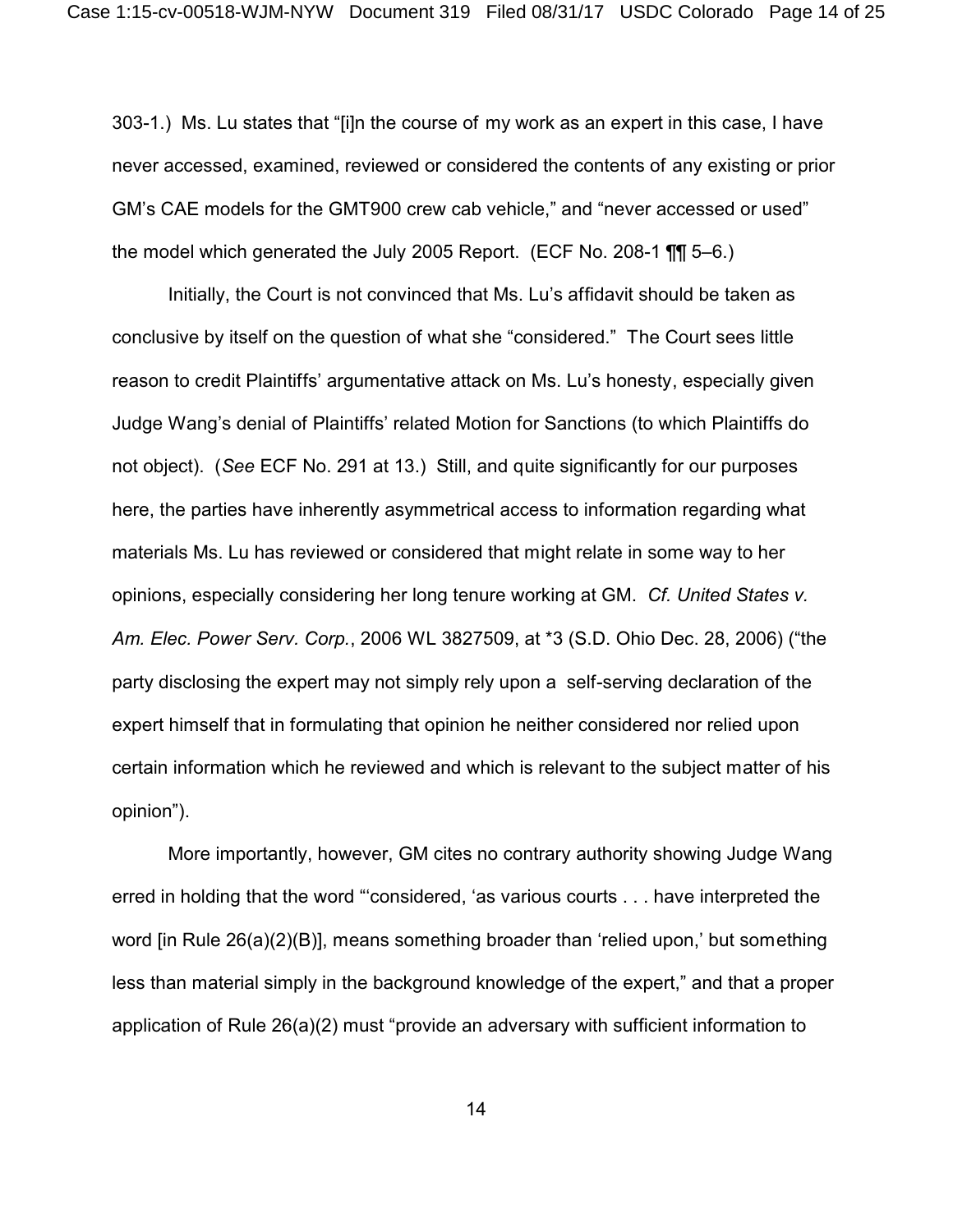engage in meaningful cross-examination" of an opposing expert. (ECF No. 291 at 18.) $^9$ 

Moreover, as Judge Wang's Order recognized, it is clear from Ms. Lu's reports that Ms. Lu *did* rely on GM's July 2005 FEA modeling of the roof strength of a preproduction 2007 GMT 900 crew cab pickup; specifically, she relied on the reported result of that FEA modeling. Her discussion of this test result includes her opinion that "the GMT900 crew cab pickup has a strong roof," which "exceeded the requirements of FMVSS 216." (*See* ECF No. 177-2.) Her report also concludes by stating that she relied on "the technical reports and engineering documents," (including July 2005 FEA Model simulation result) in forming the opinion that the vehicle "exceeded the applicable FMVSS requirements," and that "[t]he roof structure . . . was properly designed." (ECF No. 177-2.)

These statements, as well as Ms. Lu's criticisms of Dr. Vlahinos's FEA Model, compel the Court to agree with Judge Wang's conclusion that "[i]mplicit in Ms. Lu's opinions is the assumption that GM's FEA testing that yielded the reports upon which she relied is accurate and based on reliable inputs, and [that] Dr. Vlahinos has relied on inaccurate inputs for his modeling." (ECF No. 291 at 17.) GM's arguments also do not refute Judge Wang's finding that Ms. Lu's knowledge of the inputs, outputs, and

<sup>9</sup> *See also Allstate*, 840 F. Supp. 2d at 1080 ("An expert must disclose the materials given to him to review in preparation for testifying, 'even if in the end he does not rely on them in formulating his expert opinion, because such materials often contain effective ammunition for cross-examination.' The term 'considered' invokes a 'broader spectrum of thought than the phrase 'relied upon' which requires dependence on the information." (quoting *Fid. Nat'l Title Ins. Co. of N.Y. v. Intercounty Nat'l Title Ins. Co.*, 412 F.3d 745, 751 (7th Cir.2005))); *Synthes Spine Co., L.P. v. Walden*, 232 F.R.D. 460, 464 (E.D. Pa. 2005) ("This Court interprets Rule 26(a)(2)(B) as requiring disclosure of all information, whether privileged or not, that a testifying expert generates, reviews, reflects upon, reads, and/or uses in connection with the formulation of his opinions, even if the testifying expert ultimately rejects the information."); *accord* 6-26 *Moore's Federal Practice* § 26.23 (2017) ("The term 'considered' is given a broad meaning[.]").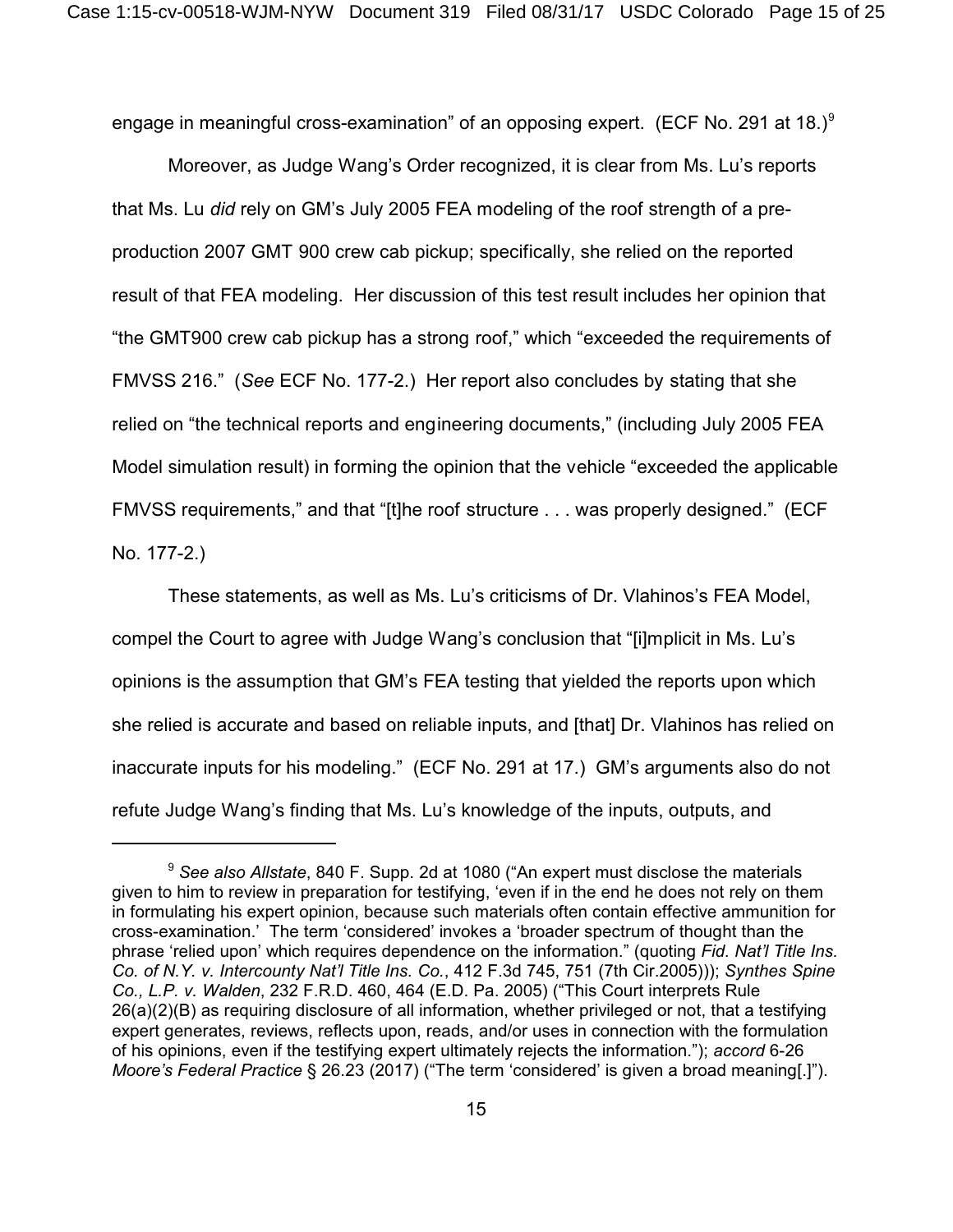reliability of GM's FEA Models—including the July 2005 Model on which she explicitly relied—cannot fairly be considered merely part of her "background knowledge." (*See* ECF No. 291 at 18; *accord Reference Manual* at 938 ("[O]nce the [FEM] model is used in litigation, engineers should be prepared to provide a fully executable copy of the model if requested during discovery." $)^{10}$ 

GM also argues that Ms. Lu's criticisms of Dr. Vlahinos's modeling are not based on GM's FEA Models, and therefore, implicitly, her rebuttal opinions do not provide a basis for compelling production of those models. However, Ms. Lu's first criticism of Dr. Vlahinos's work is that he "did not build his baseline model using the extensive design information provided by GM." (ECF No. 241-1 at 2.) For his part, Dr. Vlahinos's report explains that while GM provided certain electronic files and design data, the nature of the data provided made it prohibitively difficult (in his opinion) to build an FEA Model from that data. (*See* ECF No. 202-3 at 3.) He also explains why he believes the NCAC model that he used instead was suitable. (*Id.*) While Dr. Vlahinos's choices are disputed by Ms. Lu, the Court finds no error in Judge Wang's conclusion that "[e]ssentially, GM criticizes Dr. Vlahinos's FEA Model without providing the necessary information for [him] to determine how his model compares to the ones GM relied on." (ECF No. 291 at 17.) Put another way, GM has objected to producing its own FEA files, then criticizes Dr. Vlahinos for building a model based on allegedly inferior data sources—to wit, sources other than its FEA files. The Court therefore rejects GM's

<sup>&</sup>lt;sup>10</sup> Indeed, if it were true that Ms. Lu merely relied on the *report* of the July 2005 FEA modeling as a standalone document, and without any reason of her own to trust the reliability of the testing which produced that report, her opinion might well be subject to exclusion as insufficiently reliable under Federal Rule of Evidence 702.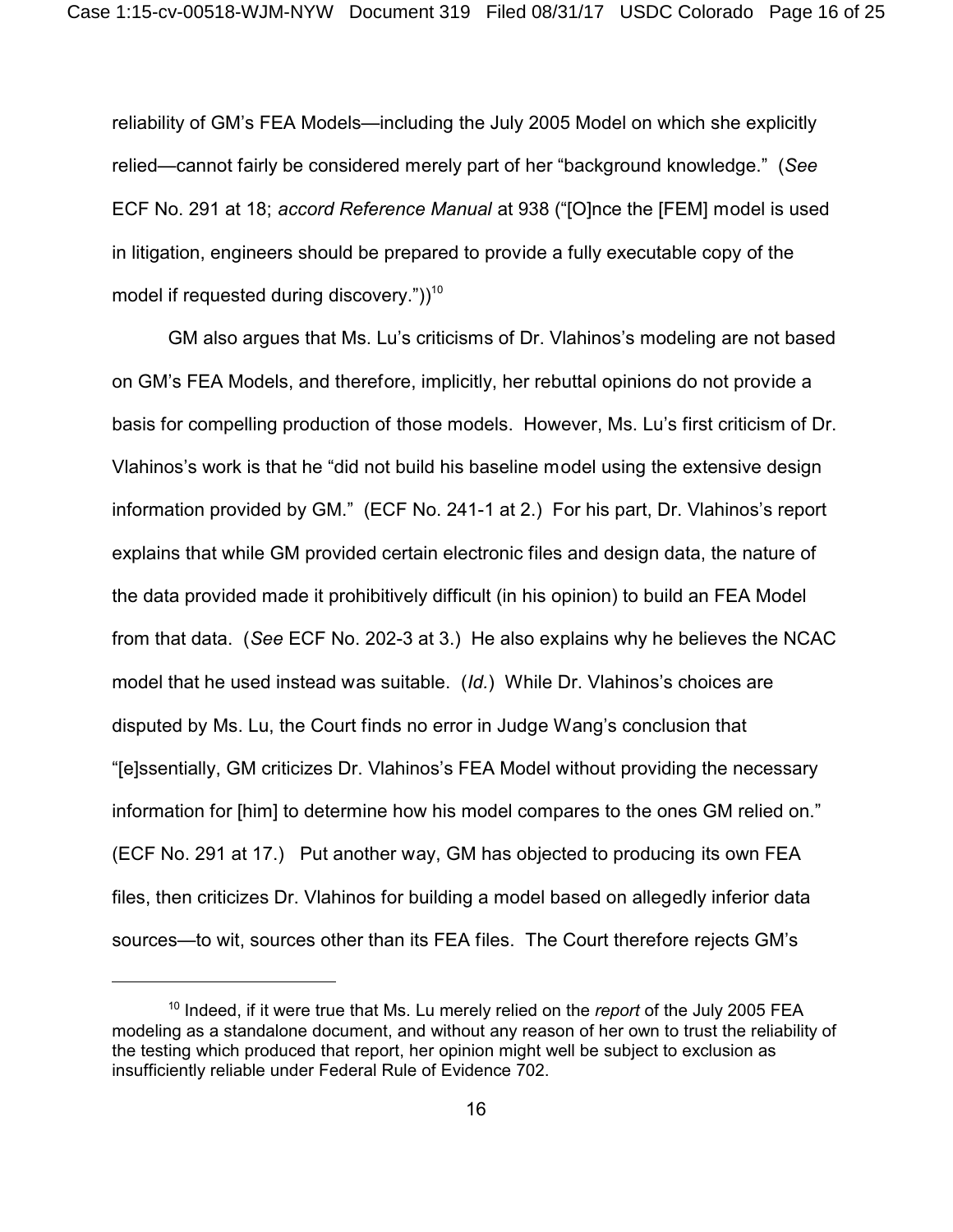argument that Ms. Lu's rebuttal criticisms have nothing to do with the non-disclosed FEA Models. In any event, because the Court agrees with Judge Wang that Ms. Lu's initial report reflects that she "considered" GM's FEA Models, a different view of her rebuttal opinions would not change the result here.

Finally, GM's arguments reveal no clear error in Judge Wang's reasoning that Rule 26(a)(2)(B) disclosures in part must provide a fair opportunity for crossexamination, and conclusion that as things now stand, Plaintiffs will not be able to fairly cross-examine Ms. Lu. (*See* ECF No. 291 at 18 (citing *Republic of Ecuador v. Mackay*, 742 F.3d 860, 871 (9th Cir. 2014)); *accord MVB Mortg. Corp. v. F.D.I.C.*, 2010 WL 582641, at \*4 (S.D. Ohio Feb. 11, 2010) ("[T]he drafters of Rule 26(a)(2) wanted to give the parties in litigation the ability to see everything the expert saw when he or she was in the process of formulating an opinion. Only then can the parties be confident that they have everything they need to cross-examine the expert effectively").<sup>11</sup>

In sum, having considered GM's arguments, the Court sees no clear error in Judge Wang's conclusion that Ms. Lu "considered" GM's FEA Models (or at least certain aspects of them) and that as a result, one of the available models must be

 $11$  Part of the difficulty here arises from the fact that Ms. Lu is an employee-expert of GM, rather than a retained expert. Even if she was not specifically provided with the three available FEA Models for her work in this case, and recognizing that those models are considered extremely confidential by GM, the fact that she has longstanding knowledge of GM's FEA modeling still presents a problem of asymmetrical disclosure in the context of this case. *Cf. Euclid Chem. Co. v. Vector Corrosion Techs., Inc.,* 2007 WL 1560277, at \*4 (N.D. Ohio May 29, 2007) (noting that "[t]he parameters [of what an in-house expert has "considered" within the meaning of Rule 26(a)(2)(B)] are not so clear where the testifying expert is also an employee of the litigant . . . . But for the person's designation as a testifying expert, privileges might apply. The courts have made clear, however, that a testifying expert cannot fall back upon his status as an employee or consultant to defeat appropriate Rule 26(a)(2)(B) discovery."). Had GM disclosed an outside expert—or at a minimum was not endorsing Ms. Lu's expert testimony on these issues—then the same need for disclosure of GM's FEA models would likely not arise.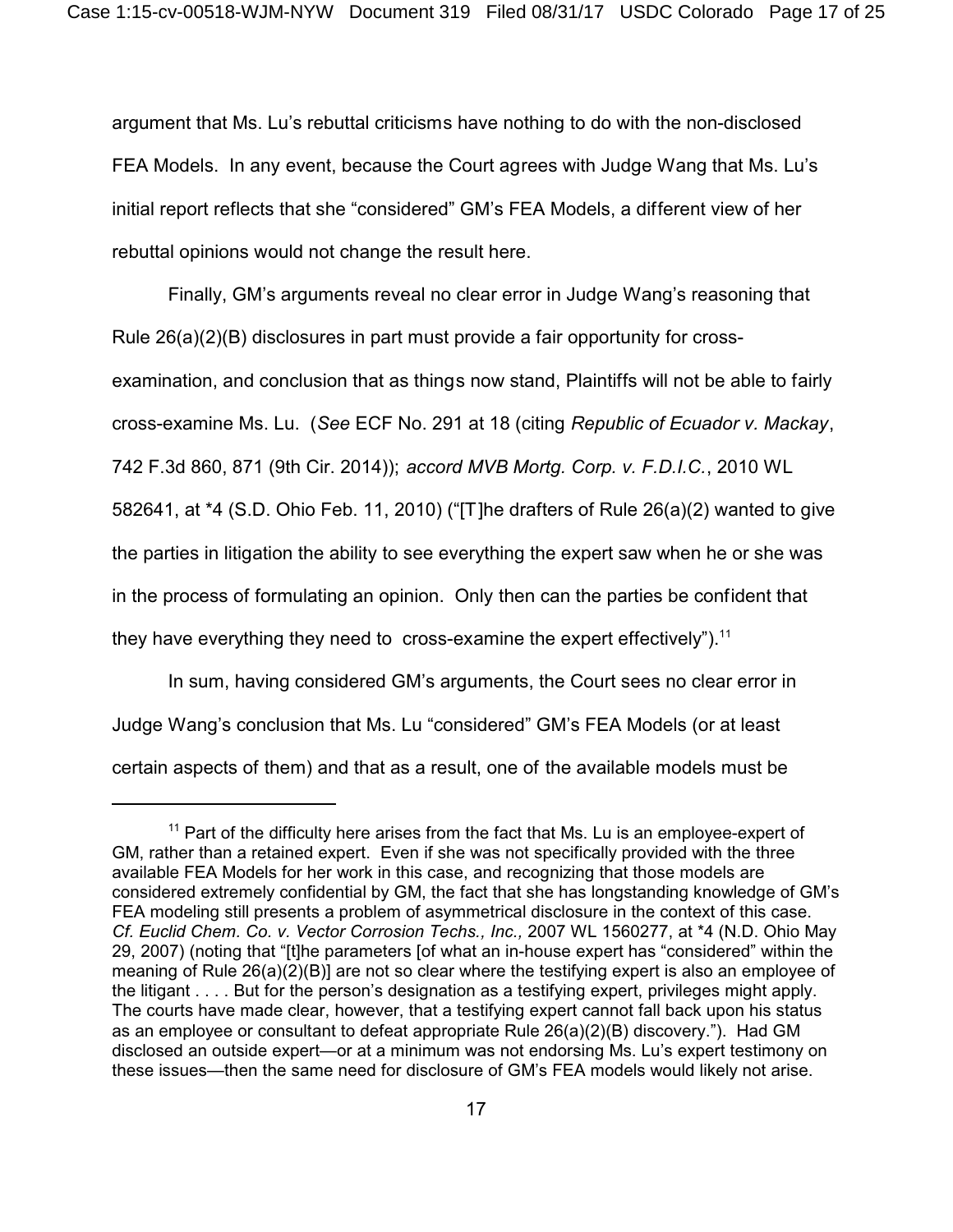produced to Plaintiffs counsel and Dr. Vlahinos. The question before the Court is not whether the undersigned would have reached the same decision as Judge Wang in the first instance. Rather, the Court will affirm "unless . . . on the entire evidence [it] is left with the definite and firm conviction that a mistake has been committed." *Ocelot Oil*, 847 F.2d at 1464. GM has not met that standard. If the original input and output data from GM's July 2005 FEA modeling of roof strength were available, then it would likely make the most sense to limit the production to that model. But those data are no longer available, and the Court sees no clear error in Judge Wang's Order requiring disclosure of one of the related FEA Models that *is* still available, for the limited purposes stated in Judge Wang's Order. (ECF No. 291 at 19–20.)

#### 2. Relevance of the Three Available FEA Models

GM also advances three related arguments suggesting that the FEA Models subject to Plaintiff's Motion are irrelevant and therefore should not be produced.

*First*, GM argues that none of the three models represent the final production design of the vehicle at issue in this case. GM argues that the first FEM reflects "an early pre-prototype developmental simulation," the second, "a model created in 2005 that studied a proposed rulemaking change to Federal Motor Vehicle Safety Standard 216," and the third [the "Police" model] was "created . . . in 2009 as part of a study of possible modifications to the 2011 *light-duty* pickup to respond to a newly published rating system by the Insurance Institute for Highway Safety ("IIHS")," and, therefore, GM argues that none of these models reflect the design, materials, and construction of the truck involved in Plaintiff's accident. However, it is evident from the record as a whole that there is at least some common basis to the way in which GM structured and

18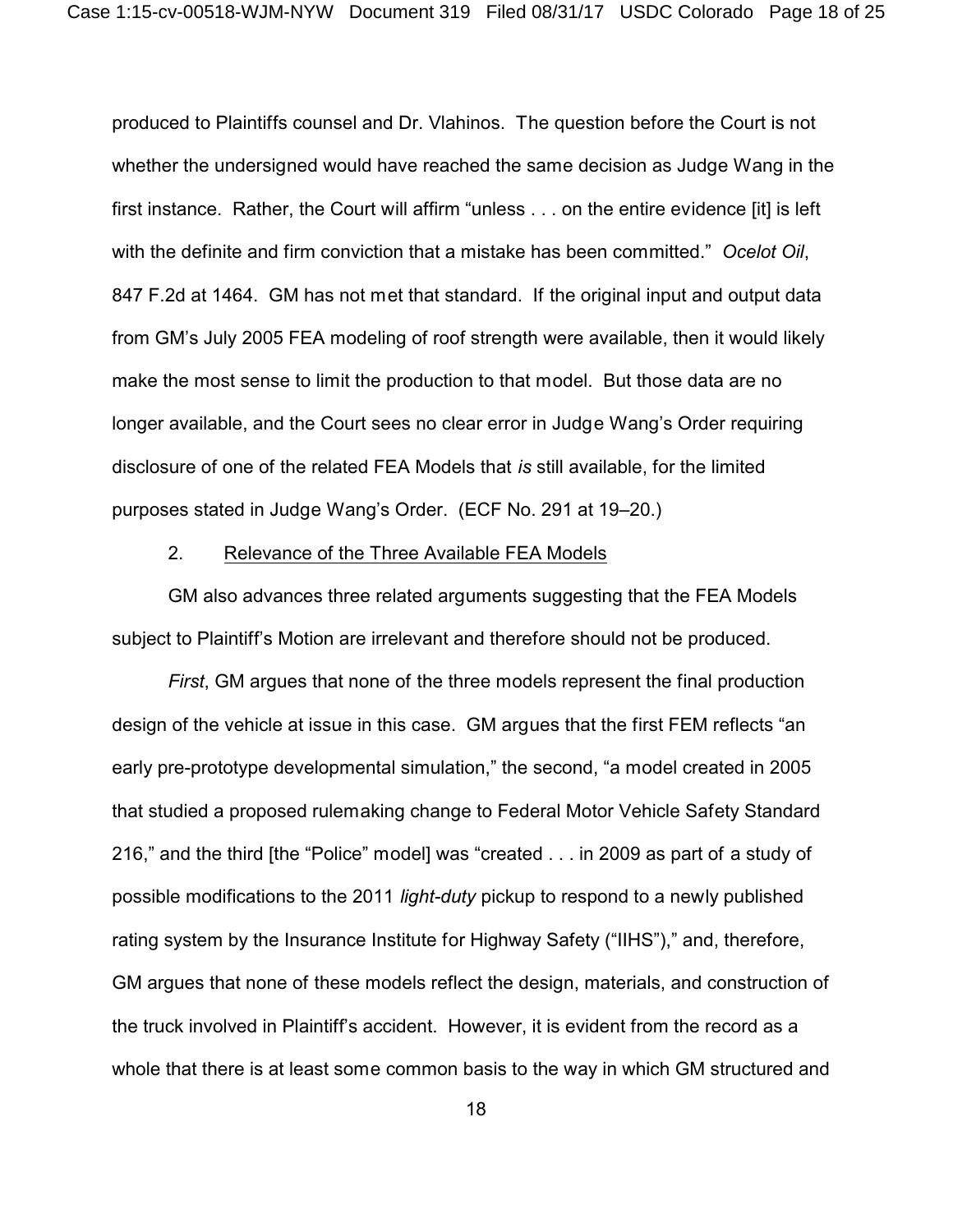implemented its FEA Models. At least certain aspects of that common approach can be expected to be reflected in the FEA Model Plaintiffs have selected for production. Thus, as analyzed above, given the unavailability of the July 2005 roof strength FEA Model, Ms. Lu is fairly viewed as having "considered" at least the shared elements of the FEA Model now subject to production.

*Second*, GM argues that Ms. Lu did not rely on the underlying FEA modeling as to the July 2005 roof strength simulation in concluding that its result was reliable. Rather, GM argues the primary or exclusive "basis and reason" for her reliance on the July 2005 report was because its reported result was "confirmed by a physical test" performed by GM at some later time (evidently in response to Plaintiffs' lawsuit), which resulted in a very similar determination of the vehicle's roof strength. (*See* ECF No. 303 at 7.) However, on its face, Ms. Lu's report relies on the July 2005 FEA report as a stand alone basis for her opinions on this point, without discussion of having verified its result through a physical test. (*See* ECF No. 177-2 at 5–6.) Even if GM were correct that Ms. Lu did not ultimately *rely on* the underlying modeling, the relevant analysis here is whether she *considered* the FEA model, and the Court finds no clear error in Judge Wang's conclusion that she did. As noted in Judge Wang's Order, and above, the correct interpretation of what Ms. Lu "considered" reaches more broadly than simply what she ultimately "relied upon." (*See* ECF No. 291 at 18; *accord In re Mirena IUD Prod. Liab. Litig.*, 169 F. Supp. 3d 396, 470 (S.D.N.Y. 2016) ("The courts have embraced an objective test that defines 'considered' in Rule 26(a)(2)(B)(ii) as anything received, reviewed, read, or authored by the expert, before or in connection with the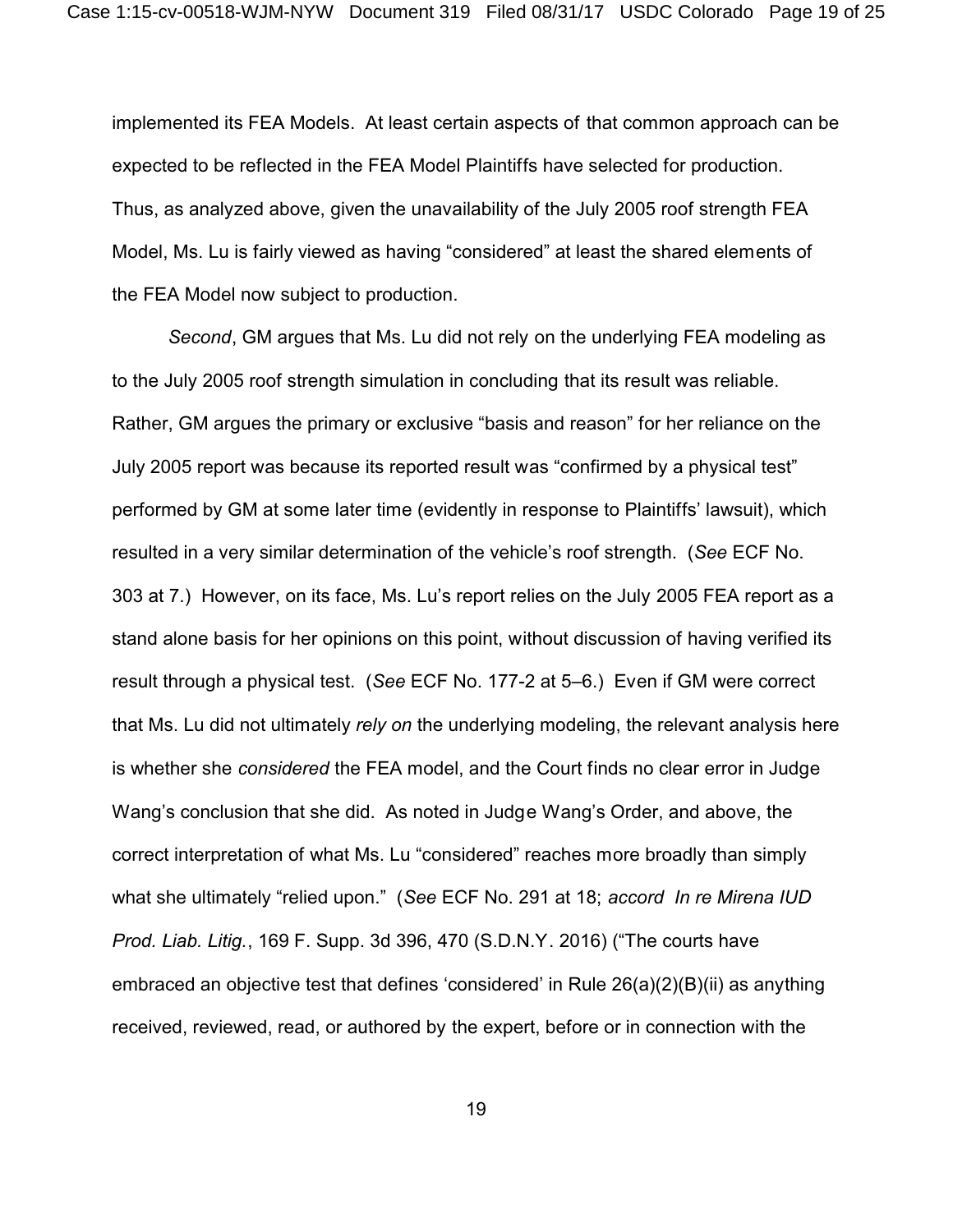forming of [her] opinion, if the subject matter relates to the facts or opinions expressed."); *Synthes Spine Co.*, 232 F.R.D. at 464. Therefore, the fact that Ms. Lu ultimately chose to validate the July 2005 FEA Model result via a physical test does not defeat the finding that she "considered" the underlying modeling.

*Third*, GM argues that "[t]he strength of the roof is known and not in dispute," because GM's July 2005 FEA Model, Dr. Vlahinos's FEA Model, and GM's physical test all reported similar overall roof strength. (ECF No. 303 at 7.) GM therefore argues that "[t]here is no dispute about how strong the roof is; the dispute is about whether given that strength level it is strong enough." (*See* ECF No. 303 at 7 n.2.) As with GM's argument that Dr. Lu ultimately relied on the physical test but not the FEA Modeling, again, the relevant inquiry is whether she "considered" GM's FEA models, not whether she ultimately *relied on* their results, or whether or not the different models ultimately reveal a dispute between Ms. Lu and Dr. Vlahinos. *See Synhtes Spine Co.*, 232 F.R.D. at 464 (Rule 26(a)(2)B) requires disclosure, "whether privileged or not" of materials considered, "even if the testifying expert ultimately rejects the information").

### **B. Method of Disclosure**

The Court also finds no clear error in Judge Wang's ruling rejecting GM's proposed protocol for an onerously restrictive on-site inspection of the FEA Model. As Judge Wang's bench ruling made clear, the purposes intended in requiring production under Rule 26(a)(2)(B) would not be appropriately served by the extensive restrictions proposed by GM. (ECF No. 304 at 13–18.) So long as Ms. Lu will testify in opposition to Dr. Vlahinos, Plaintiffs need a fair opportunity to review the materials she considered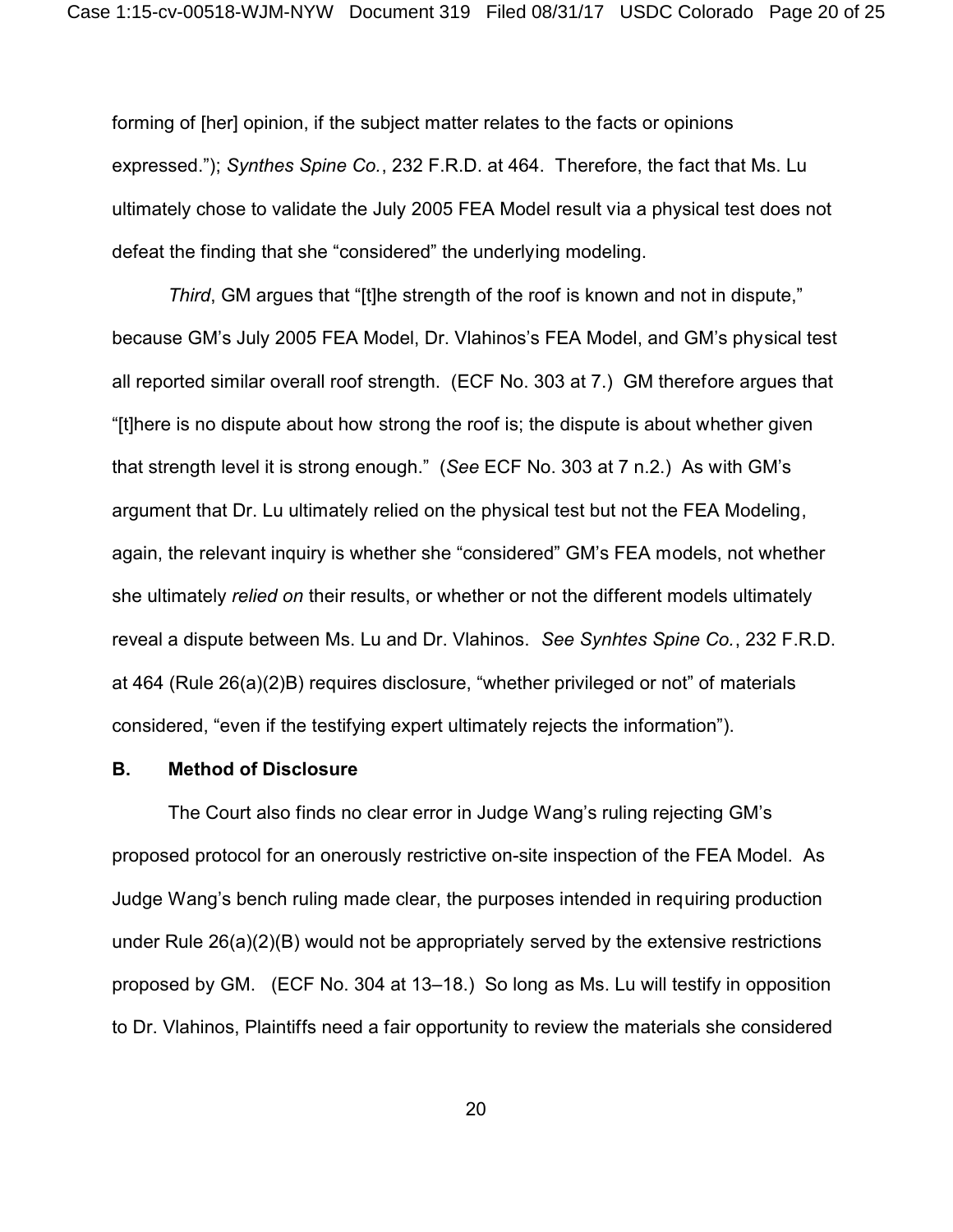and to prepare to cross-examine her, and GM shows no clear error in Judge Wang's order that GM must produce "exactly what Dr. Vlahinos turned over," subject to the existing protective order. (*See* ECF Nos. 304 at 13; ECF No. 302; ECF No. 81.)

GM's counter-arguments establish that GM is highly protective of these data, that it treats them as highly confidential, and that it would strongly prefer to proceed under its own restricted inspection protocol. But GM's arguments do not show how Judge Wang committed clear error in requiring a less restrictive form of access. GM argues that Judge Wang erred by failing to consider its written protocol before ruling. Setting aside the procedural rule that failure to provide the written protocol to Judge Wang would ordinarily prevent this Court from considering it on an objection under Rule 72(a), the fact remains that Judge Wang held a hearing at which GM had the opportunity to explain and justify the salient points of its proposed protocol, but GM points to no way in which Judge Wang committed clear error or applied an incorrect legal standard in her decision to adopt Plaintiffs' method of disclosure.

GM also pursues its argument that it should be permitted to encrypt the "Material cards" and "Control Parameter cards" of its model, arguing that these highly confidential portions of the FEA Model "relate to the question of the 'How' a particular type of material is modeled," rather than "'What' is being modeled." (*See* ECF No. 303 at 13–14.) Given this description, the Court rejects GM's argument that these aspects of its FEA Model are not relevant to the purposes of production under Rule 26(a)(2)(B). (*See id*.) To the contrary, understanding "How," GM's modeling works, in addition to "What" it models is highly relevant to the main purposes of this production, including allowing Dr. Vlahinos to determine "how" GM's Models either are or are not superior to

21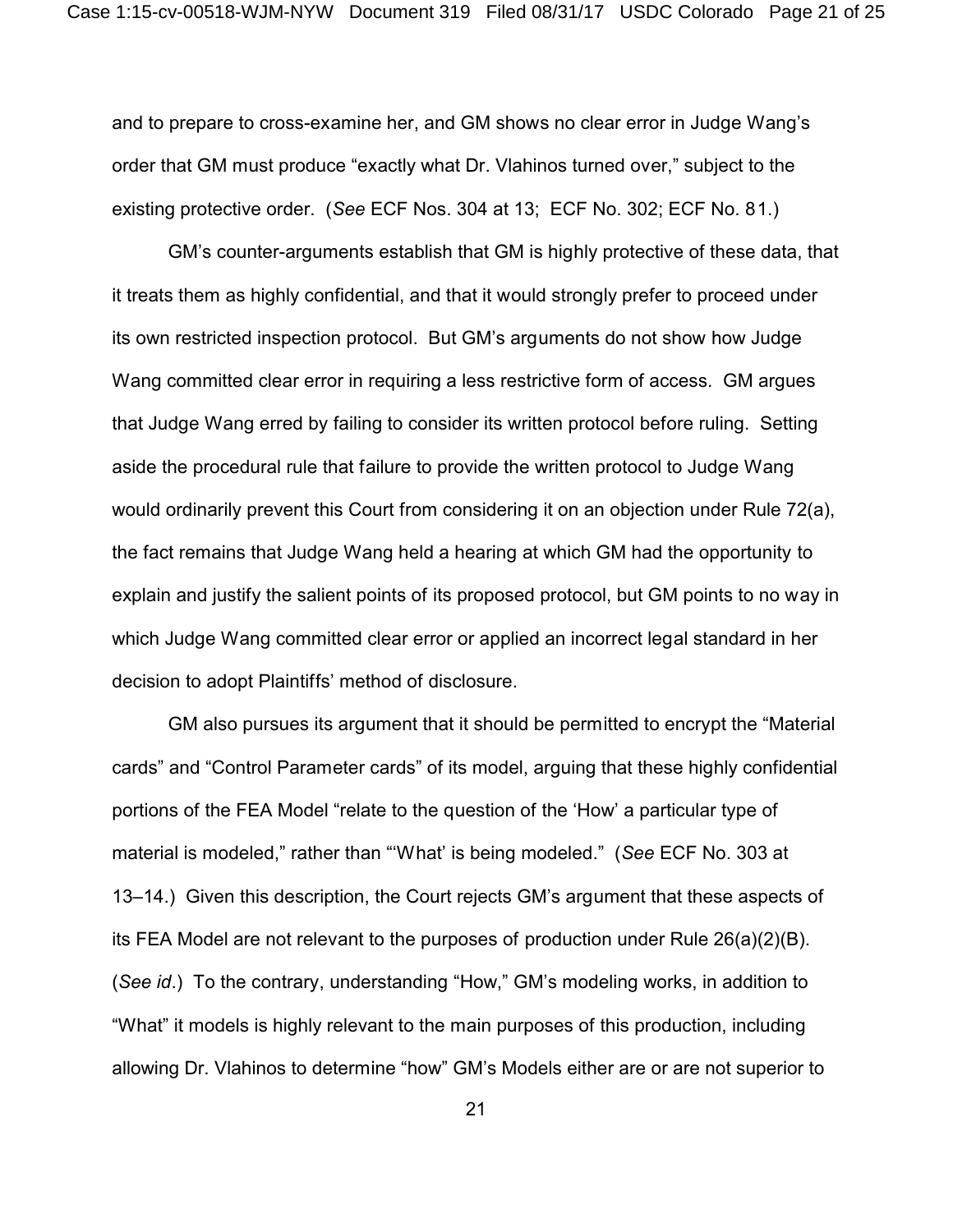his own.

GM makes few arguments as why the additional restrictions it proposes are needed, other than to point to intellectual property cases involving the source code of software in which a similar protocol has been used. (ECF No. 303 at 12–15.) For example, GM does not point to any past violation of the existing protective order, or any record of breaches of confidentiality by Dr. Vlahinos, who Plaintiffs point out has a track record of handling confidential information and has in the past "been awarded secret security clearance from the Defense Industrial Security Clearance Office (DISCO), an agency within the Department of Defense." (ECF No. 309 at 10; ECF No. 309-2 ¶ 16.) GM also does not show how Judge Wang clearly erred in declining to treat its FEA Model as equivalent to software source code at issue in an intellectual property dispute, in which it might be made available to a competitor. Here, while it is true that opposing counsel and an opposing expert will receive the files, the material distinction is that Plaintiffs are not competitors to GM.

Finally, the Court also finds no clear error in Judge Wang's findings that the highly restrictive protocol proposed by GM was unnecessary, even assuming that inspection were preferred over production. This includes the time-restriction imposed by GM's proposed protocol, as well as additional restrictions as to the place, manner, and degree of access and output files to be provided . (*See* ECF No. 304 at 13--14 ("I was certainly also not anticipating that there would be these additional limitations \* \* \* And a one-day inspection, frankly, noes not seem to be sufficient").<sup>12</sup>

 $12$  In recognition of the sensitivity of GM's data, the Court affirms Judge Wang's holding, consistent with Plaintiffs' counsel's own representations on the record, that the production of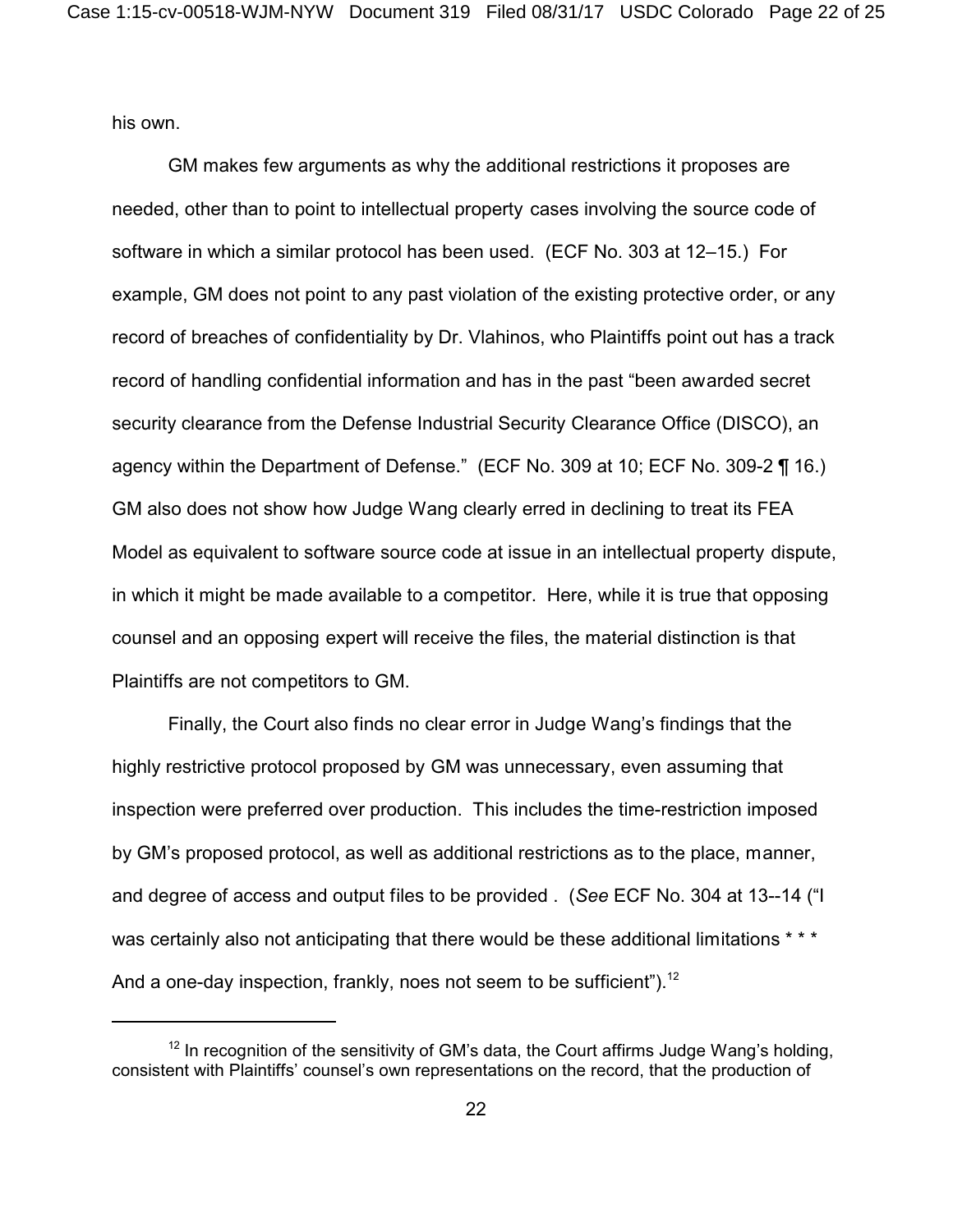## **C. GM's Failure to Comply With Judge Wang's Order**

The Court is displeased that despite Judge Wang's specific direction, GM simply declined to comply with Judge Wang's Order, rather than seeking to stay its effect during the pendency of its objection. (*See* ECF No. 309 at 12–13.) This constitutes direct violation of multiple Court Orders, and the Court might very well *sua sponte* rule to preclude GM from calling Ms. Lu a witness at trial, as a sanction pursuant to Federal Rule of Civil Procedure 37(b)(2) and 37(c)(1) for GM being in contempt of Judge Wang's Order.

However, given the lengthy history of the parties' disputes regarding the FEA Models, and in light of the parties' previously-filed *Joint* Motion to extend the timeframe to consider supplementation of Dr. Vlahinos's report (ECF No. 313), the Court finds that such a sanction would not serve the interests of justice and is not warranted at this time. However additional delays or gamesmanship regarding compliance with the Court's discovery orders will not be tolerated, and given the imminent trial setting in this case, the Court will impose a very tight disclosure and supplementation schedule going forward, as set forth below.

GM's FEA Model is "limited to two attorneys within the [same] law firm" and "it won't get out side [Mr. Gilbert's] law firm, the Gilbert Law Group." (ECF No. 304 at 17.)

In addition, since Plaintiffs have agreed to designating this production as "highly confidential" under the terms of existing protective order (*see* ECF No. 303-4 ¶ 2), but those terms do not seem to contemplate production of these or similar materials, or designating them as "highly confidential" (*see* ECF No. 81 ¶ 3 (specifying that GM will *only* designate as "highly confidential" specifically identified documents)), the Court will entertain a *joint* motion to adopt an appropriate addendum to the protective order to apply to these materials. Such an addendum may require that Dr. Vlahinos and Plaintiffs' counsel return the FEA files to GM after use, and/or file a certification to the Court that the materials have been returned or destroyed and no copies have been made or retained. However, negotiation and filing of such an addendum or modification will NOT be permitted to delay the production of GM's FEA Model.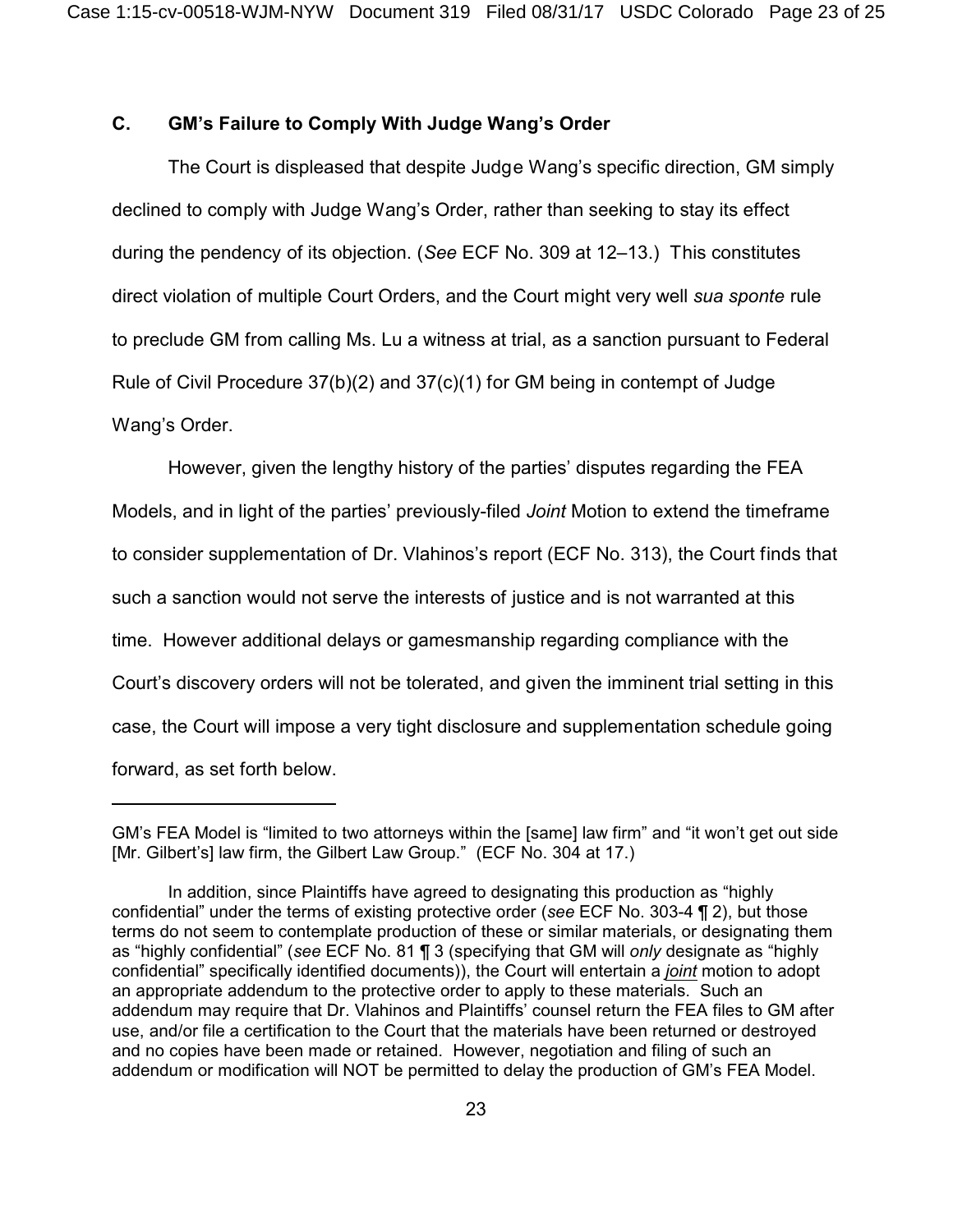## **IV. CONCLUSION**

For the reasons set forth above, the Court ORDERS as follows:

- 1. Plaintiffs' Objection (ECF No. 303) is OVERRULED;
- 2. Judge Wang's Order (ECF No. 291) granting in part Plaintiff's Motion to Compel Production of Facts or Data Considered by General Motors, LLC's Expert Huizhen Lu (ECF No. 177) is AFFIRMED in its entirety;
- 3. Judge Wang's Minute Order requiring that "GM shall provide the same materials that Plaintiff's counsel provided from Dr. Vlahinos, including input and output electronic files of the 'Police' FEA Model" (ECF No. 302) is AFFIRMED in its entirety;
- 3. GM SHALL COMPLETE the required disclosure and production to Plaintiffs' counsel required by this Order by no later than **12:00 noon,**

# **Tuesday, September 5, 2017;**

4. The parties SHALL meet and confer regarding any supplementation of Dr. Vlahinos's reports, limited to critiques of GM's modeling, or rebuttal to GM's critiques of his modeling, and timing of such supplementation, **no**

# **later than Friday, September 15, 2017;**

- 5. The parties SHALL file a joint statement or status report regarding the anticipated need for any such limited supplementation of Dr. Vlahinos's reports, **no later than 12:00 noon, Monday, September 18, 2017;**
- 6. GM's request in its Objection for oral argument is DENIED; and
- 7. The Court fully adopts and re-emphasizes Judge Wang's ruling that this